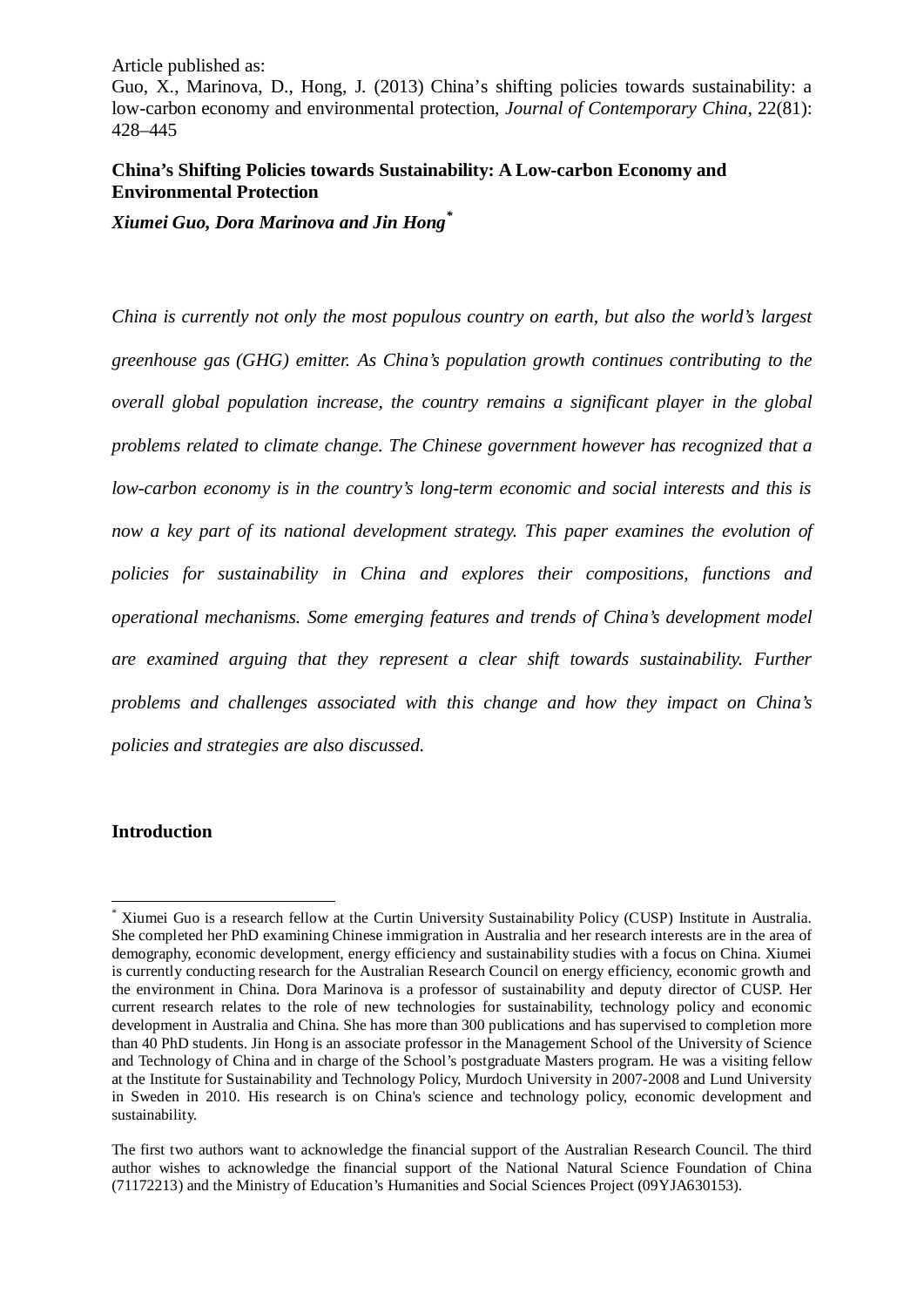-

Guo, X., Marinova, D., Hong, J. (2013) China's shifting policies towards sustainability: a low-carbon economy and environmental protection, *Journal of Contemporary China*, 22(81): 428–445

China is the world's largest developing country with a fast growing economy whose strength managed to survive the [1](#page-1-0)997 Asian Financial Crisis<sup>1</sup> and was the country to recover very quickly from the 2008 Global Financial Crisis. In doing so, its main task has been to achieve economic prosperity and increase its people's quality of life. Following the nation's economic reform and open door policy introduced in 1978, over the last three decades China has enjoyed high economic growth. More recently however, the country also attracted a lot of global attention from environmentalists for becoming in 2007 the top global greenhouse gas (GHG) emitter.<sup>[2](#page-1-1)</sup> Its carbon dioxide (CO<sub>2</sub>) emissions have almost tripled between 1990 and 2007.<sup>[3](#page-1-2)</sup> With successive Chinese governments concentrating on economic growth and decentralization challenges<sup>[4](#page-1-3)</sup>, not enough attention has been paid to environmental issues. The country's fast industrialization and urbanization have continued to significantly contribute to severe environmental problems related to climate change as well as cause widespread environmental deterioration.

Recently the Chinese government acknowledged these serious concerns and recognized that developing a low-carbon economy is in the country's long-term economic and social interest. Increased environmental education and awareness have played a major role in this change. These are now key parts of China's national development strategy and plan confirming that the country is making a shift towards a more sustainable development model. This transformation has implications for the introduction of better policies for achieving low-carbon economic growth in China and allowing the right balance between economic prosperity, quality of life, social justice and environmental protection.

<span id="page-1-0"></span><sup>1</sup> Lowell Dittmer, 'The Asian Financial Crisis and the Asian Developmental State: Then Years After', *Asian Survey* 47, (2007), pp. 829–833.<br><sup>2</sup> See 'China overtakes US as world's biggest CO2 emitter'. Accessed 26 October 2012.

<span id="page-1-1"></span>

http://www.guardian.co.uk/environment/2007/jun/19/china.usnews.<br><sup>3</sup> International Energy Agency, CO<sub>2</sub> Emissions from Fuel Combustion Highlights (Paris: OECD/IEA, 2009).

<span id="page-1-3"></span><span id="page-1-2"></span><sup>&</sup>lt;sup>4</sup> Alfred M. Wu, 'How does Decentralized Governance Work? Evidence from China', *Journal of Contemporary China*, 22(81), (2013), current issue pp.??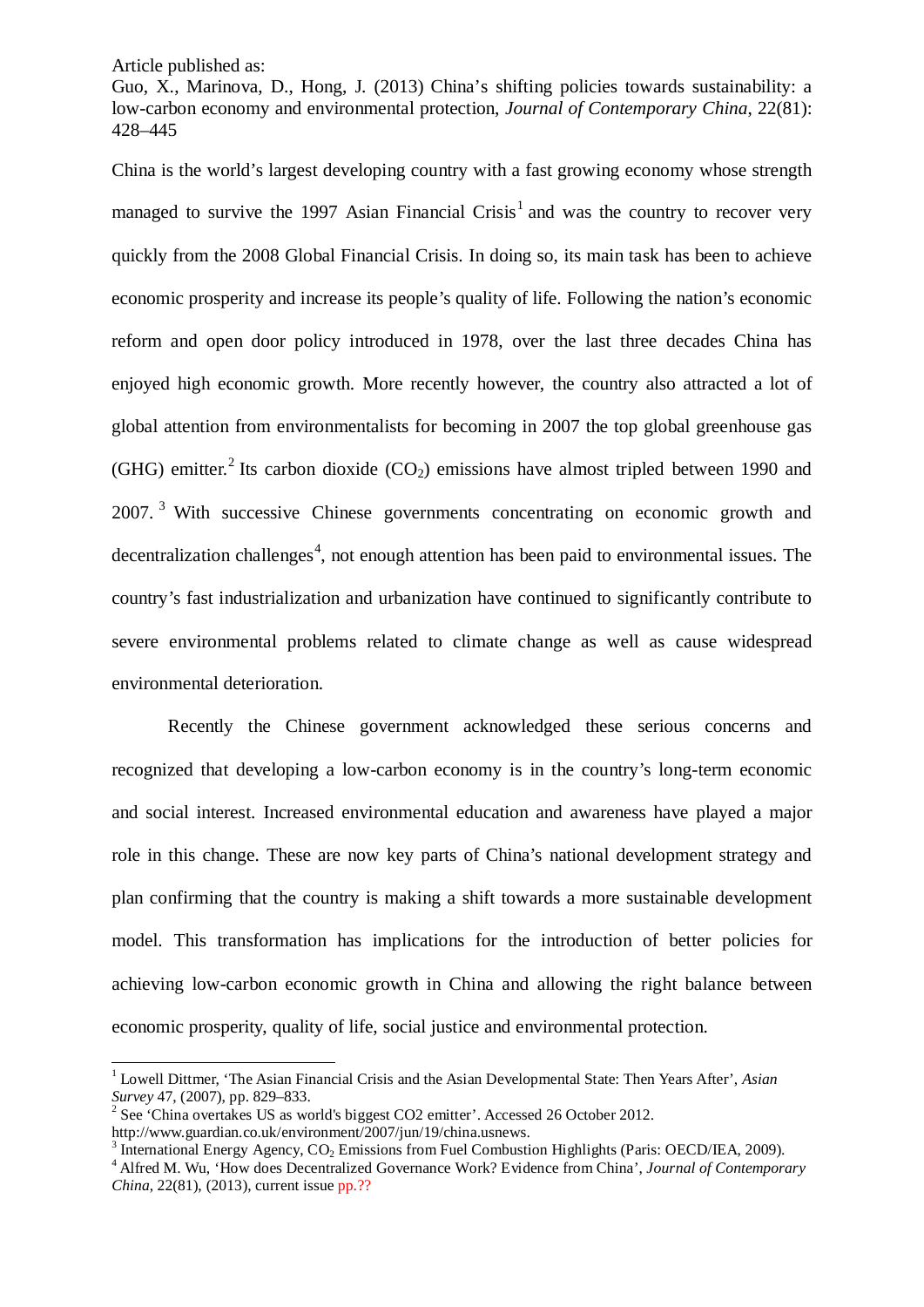$\overline{\phantom{a}}$ 

Guo, X., Marinova, D., Hong, J. (2013) China's shifting policies towards sustainability: a low-carbon economy and environmental protection, *Journal of Contemporary China*, 22(81): 428–445

### **Economic Growth and Carbon Emissions in China**

The Chinese economy has been growing at an average rate of 10% per annum since 1978 when the economic reform program was originally initiated.<sup>[5](#page-2-0)</sup> At the moment, China is still Asia's fastest-growing economy with GDP (see Figure 1) estimated to rise by 8.8% in 2011.<sup>[6](#page-2-1)</sup> Not only has the country's fast expanding economy become more powerful, with GDP raising from 362 billion yuan in 1978 to 39.8 trillion yuan in 2010, but also individuals on average have become richer, with GDP per capita increasing from 379 yuan in 1978 to 29,701 yuan in 2008.<sup>[7](#page-2-2)</sup> Nevertheless, China still remains a developing country with much lower per capita GDP than the West (see Figure 2).

#### [Insert Figure 1 here]

[Insert Figure 2 here]

In 2006, the Chinese government realized that the staged approach of economic growth first and pollution abatement second, has resulted greatly in large energy consumption that causes major environmental concern. For example, as the largest coal consumer, China allowed for many decades crude coal to be burned without being processed.<sup>[8](#page-2-3)</sup> Figure 3 shows that China's total GHG emissions have grown exponentially to become the highest in the

<span id="page-2-0"></span><sup>&</sup>lt;sup>5</sup> Yanrui Wu, *Economic Growth, Transition and Globalization in China* (Cheltenham, UK and Northampton, MA, USA: Edward Elgar, 2006).

<span id="page-2-1"></span><sup>&</sup>lt;sup>6</sup> United Nations Development Programme (UNDP) China, *China Human Development Report 2009/10: China* and a Sustainable Future Towards a Low Carbon Economy and Society (Beijing: China Publishing Group Corporation, China Translation & Publishing Corporation, 2010).

<span id="page-2-2"></span><sup>&</sup>lt;sup>7</sup> National Bureau of Statistics of China, *China Statistical Yearbook* (Beijing: China Statistics Press, 2011).<br><sup>8</sup> Chinese Government's Official Web Portal, Energy Consumption Major Environment, 2006. Accessed 26

<span id="page-2-3"></span>October 2012. http://www.gov.cn/english/2006-04/13/content\_252597.htm.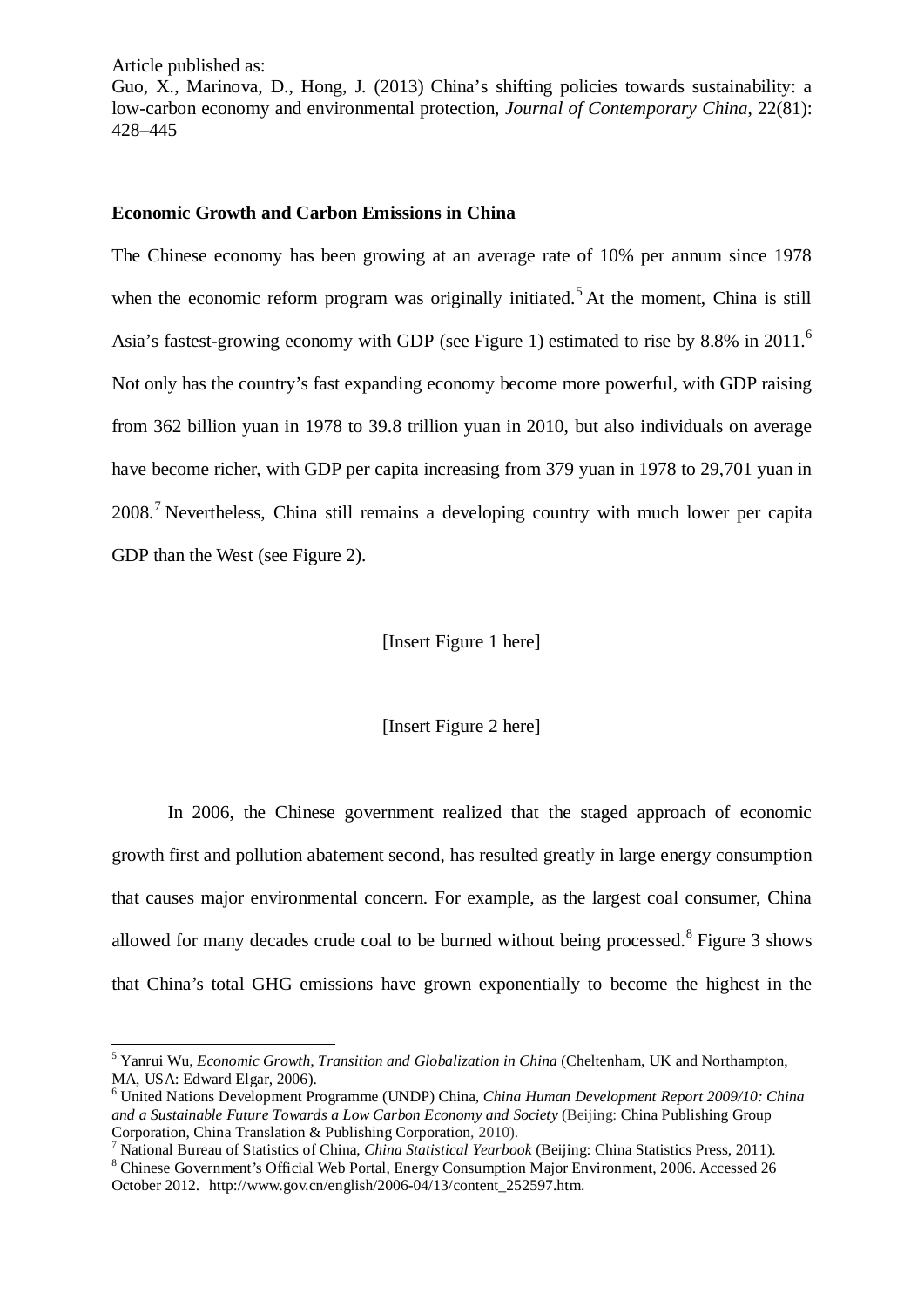-

Guo, X., Marinova, D., Hong, J. (2013) China's shifting policies towards sustainability: a low-carbon economy and environmental protection, *Journal of Contemporary China*, 22(81): 428–445

world. Only in the previous  $11<sup>th</sup>$  Five-Year Development Plan (2006-2010) has China made the environment a priority. $\frac{9}{1}$  $\frac{9}{1}$  $\frac{9}{1}$  This old staged policy focus is now seen as incorrect decisionmaking about use of resources and related environmental implications. UNDP China argues that there is a danger that China's three decades of economic achievements may be at risk, if climate change impacts are not adequately addressed in the country.<sup>[10](#page-3-1)</sup>

### [Insert Figure 3 here]

The structure of China's economy has significantly transformed since the  $10<sup>th</sup>$  Five-Year Plan period (2000-2005) and is now much less dependent on agriculture, with manufacturing boom in the 2000s and substantial increase in the services sector. Rapid economic growth was achieved through industrialization and urbanization at the cost of resources and the natural environment. The level of carbon emissions depends directly on the structure of the economy and used technologies. With China's economic development still being at a stage of industrialization and urbanization (with less contribution from high-tech industries), it has sustained an increased demand for energy, and consequently, an inevitable growth in  $CO<sub>2</sub>$  emissions.<sup>[11](#page-3-2)</sup>

However, by world standards China's per capita  $CO<sub>2</sub>$  emissions are just above the average (see Figure 4). Despite this, due to the size of its population its global impact is enormous. In 2006, the Chinese Government realized the timely need for a change in the

<span id="page-3-0"></span> $9$  Chinese Government's Official Web Portal, The  $11<sup>th</sup>$  Five-Year Plan. Accessed 26 October 2012. http://www.gov.cn/english/special/115y\_rs.htm.

<span id="page-3-1"></span><sup>&</sup>lt;sup>10</sup> United Nations Development Programme (UNDP) *UNDP in Action 2009/2010: Delivering on Commitments.*<br>Accessed 26 October 2012. http://www.undp.org/publications/UNDPaction2010/report.shtml.

<span id="page-3-2"></span><sup>&</sup>lt;sup>11</sup> United Nations Development Programme (UNDP) China, Human Development Report 2009/10 – Key Findings, China and a Sustainable Future Towards a Low Carbon Economy and Society, 2009. Accessed 26 October 2012. http://content.undp.org/go/cms-service/stream/asset/?asset\_id=2471266.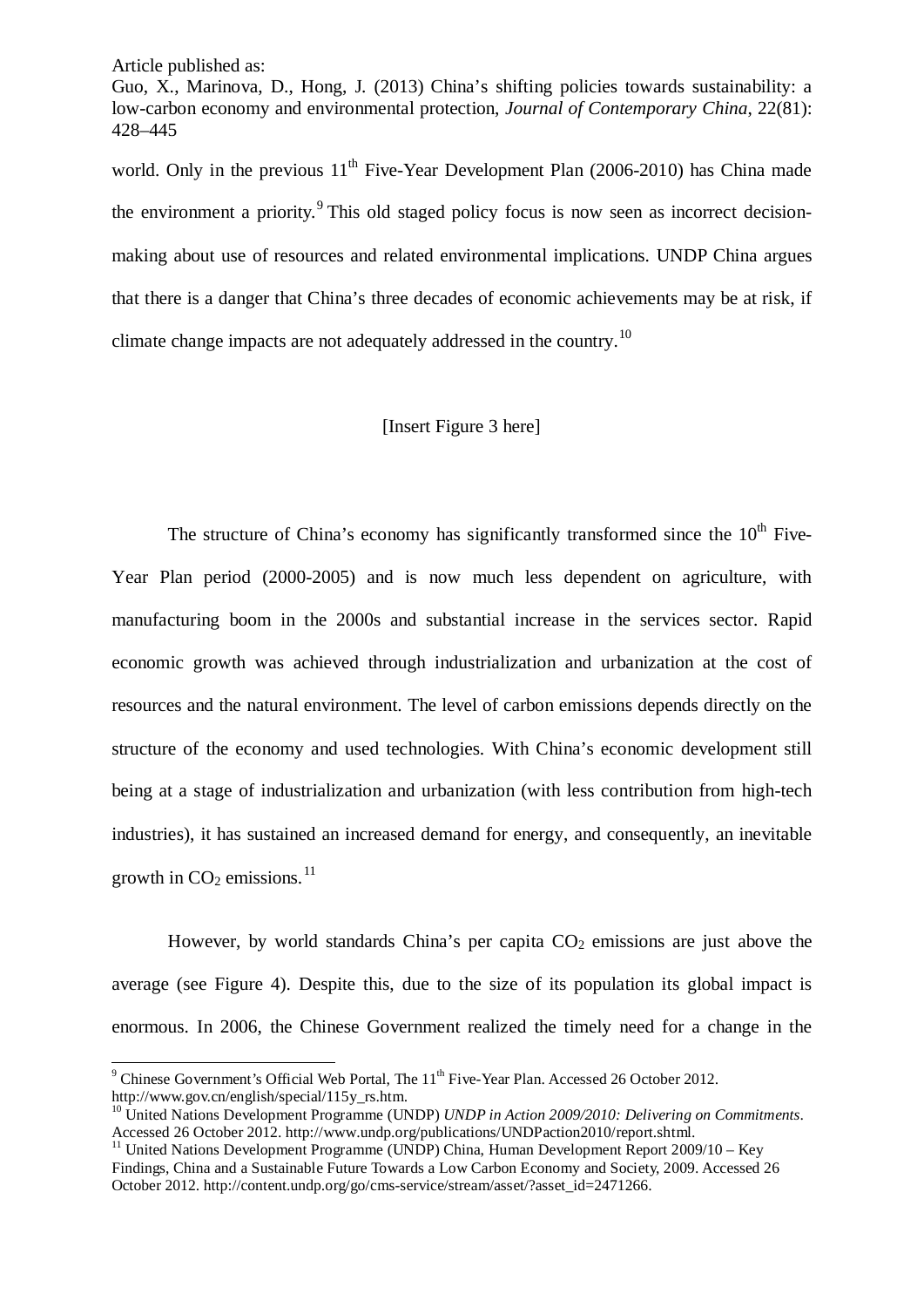$\overline{\phantom{a}}$ 

Guo, X., Marinova, D., Hong, J. (2013) China's shifting policies towards sustainability: a low-carbon economy and environmental protection, *Journal of Contemporary China*, 22(81): 428–445

economic growth model. It was recognized that China's development needs to become more sustainable and reduce the heavy reliance on resources.<sup>[12](#page-4-0)</sup>

#### [Insert Figure 4 here]

The 11<sup>th</sup> Five-Year Plan gave more importance to environmental protection. For example, it set an energy intensity reduction target of 20% and a major pollution reduction target of 10% by 2010 against the 2005 level. Total discharge of major pollutants was expected to be cut down by 10% in five years (see Table 1). The effective action of the amended Energy Conservation Law in 2008 further increased the pressure for China's industries to improve energy efficiency.<sup>[13](#page-4-1)</sup> A year later in 2009, China announced to the world its first quantified target on reducing the intensity of CO2 emissions per unit of GDP by 40- 45% by 2020 against the 2005 level (which was  $2.1 \text{kgCO}_2/2005 \text{US}^2$ )<sup>[14](#page-4-2)</sup>. This commitment was also incorporated in the official government policies. The target included in the  $12<sup>th</sup>$ Five-Year Plan is for 17% reduction for the  $2011-2015$  period<sup>15</sup>. Further targets included in the plan are the overall energy intensity to be reduced by 16% and the share of non-fossil energy to be increased to 11% of total energy use  $16$ . Figure 5 shows that China is already steadily decreasing its  $CO<sub>2</sub>$  emission intensity.

<span id="page-4-0"></span><sup>&</sup>lt;sup>12</sup> National Development and Reform Commission (2006), The 11th Five-Year Plan: Targets, Paths and Policy Orientation, (MA Kai, Minister Speech). Accessed 26 October 2012. http://www.gov.cn/english/2006- 03/23/content\_234832.htm.

<span id="page-4-1"></span><sup>&</sup>lt;sup>13</sup> Urda Eichhorst and Daniel Bongardt, Towards Cooperative Policy Approaches in China-Drivers for Voluntary Agreements on Industrial Energy Efficiency in Nanjing, *Energy Policy*, 37, (2009), pp. 1855-1865.

<span id="page-4-2"></span><sup>&</sup>lt;sup>14</sup> International Energy Agency, CO2 Emissions from Fuel Combustion. Accessed 26 October 2012.<br>http://www.iea.org/publications/freepublications/publication/name.4010.en.html

<span id="page-4-4"></span><span id="page-4-3"></span><sup>&</sup>lt;sup>15</sup> Joanna Lewis, 'Energy and Climate Goals of China's 12th Five-Year Plan', 2011. Accessed 26 October 2012. http://www.pewclimate.org/international/factsheet/energy-climate-goals-china-twelfth-five-year-plan. <sup>16</sup> Ibid.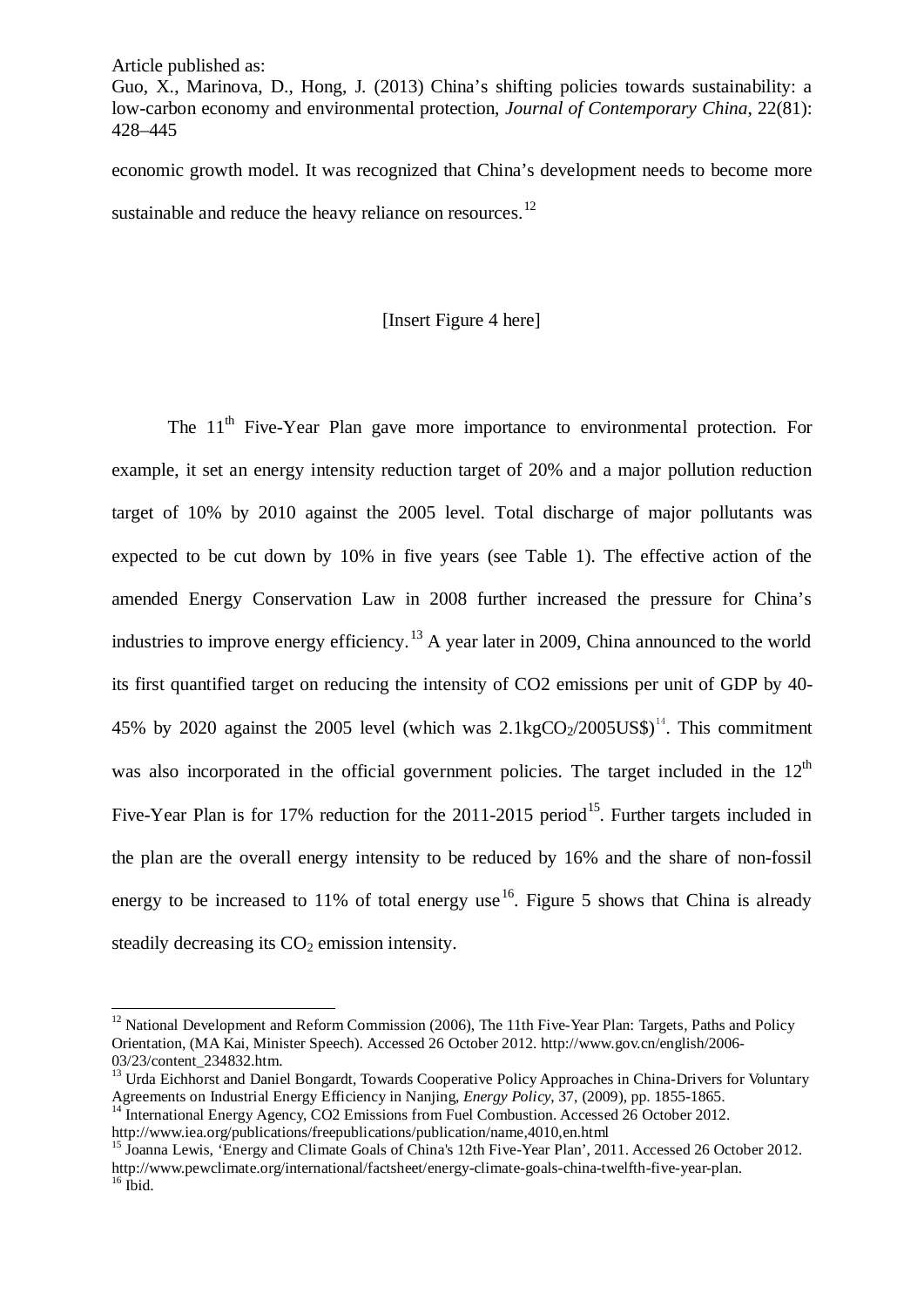-

Guo, X., Marinova, D., Hong, J. (2013) China's shifting policies towards sustainability: a low-carbon economy and environmental protection, *Journal of Contemporary China*, 22(81): 428–445

[Insert Table 1 here]

[Insert Figure 5 here]

Climate change is regarded as one of the greatest environmental challenges facing the global community today with the global GHG emissions increasing more than four-fold in the last half of the twentieth century.<sup>[17](#page-5-0)</sup> China's future role in cutting down global carbon emissions is expected to become even more significant and it is important to know how the country is responding to these environmental challenges.

### **Environmental Issues and Policy Shift in China**

In addition to becoming a major global contributor of GHG emissions, China's own natural environment has suffered severe deterioration during the time when the country's governments were concentrating on economic growth and private institutions were pursuing financial benefits. Serious concerns about the impact of China's economic growth on its environment have been raised since the  $1990s^{18}$  $1990s^{18}$  $1990s^{18}$ . Despite this, air pollution in major cities continues to be an alarming issue.<sup>[19](#page-5-2)</sup> Problems with access to clean water and eutrophication of major water basins such as Chao Lake and Tai Lake are attracting increasing domestic and international attention.<sup>[20](#page-5-3),[21](#page-5-4)</sup> Another example is the large mass of floating green algae that

<span id="page-5-0"></span><sup>&</sup>lt;sup>17</sup> Department of Trade and Industry, Energy: Its Impact on the Environment and Society, 2006. Accessed 7 August 2007. www.dti.gov.uk.

<span id="page-5-1"></span><sup>&</sup>lt;sup>18</sup> Wan Ming, China's Economic Growth and The Environment in the Asia-Pacific Region, *Asian Survey*, 38 (1998), pp. 365-378.

<span id="page-5-2"></span><sup>&</sup>lt;sup>19</sup> United Nations Environment Programme (UNEP), Expo 2010: Shanghai, China, 2009. Accessed 26 October 2012. http://www.unep.org/publications/contents/pub\_details\_search.asp?ID=4040.

<span id="page-5-3"></span><sup>&</sup>lt;sup>20</sup> Jin Hong, Xiumei Guo, Marinova Dora and Dingtao Zhao. (2007) Analysis of Water Pollution and Ecosystem Health in the Chao Lake Basin, China, MODSIM 2007 International Congress on Modelling and Simulation, Modelling and Simulation Society of Australia and New Zealand, Christchurch, 2007, pp. 1966-1972.

<span id="page-5-4"></span><sup>&</sup>lt;sup>21</sup> Yanrui Wu, Regional Environmental Performance and Its Determinants in China, *China and World Economy*, 18, (2010), pp. 73-89.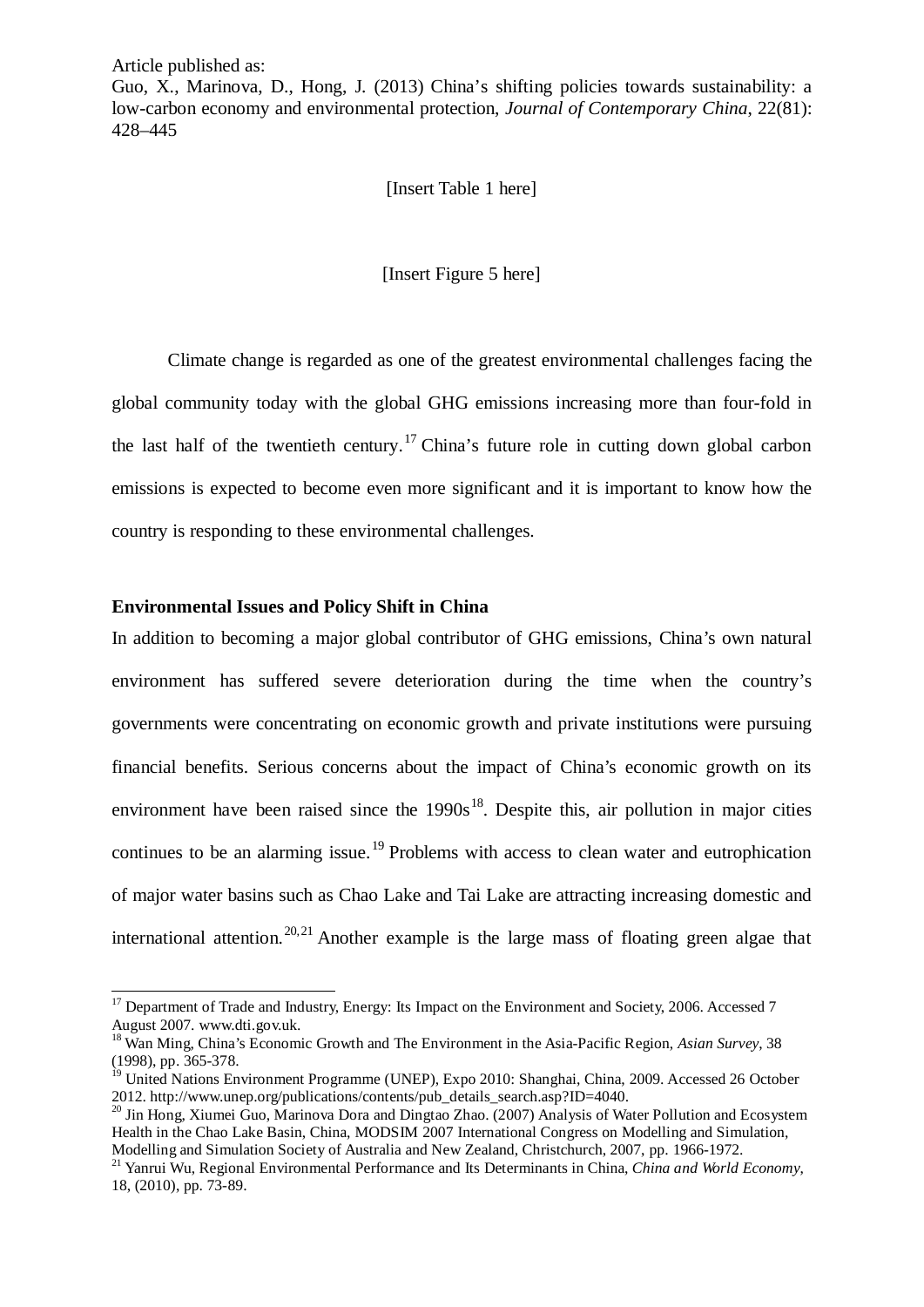Guo, X., Marinova, D., Hong, J. (2013) China's shifting policies towards sustainability: a low-carbon economy and environmental protection, *Journal of Contemporary China*, 22(81): 428–445

came ashore covering a 400sqm area on the beach in Qingdao, a popular coastal tourist destination; the algae consumes large amounts of oxygen, threatening marine life.  $^{22}$  $^{22}$  $^{22}$  The growing population in sprawling cities challenges the urban standards of energy efficiency and the infrastructure required; they are also impacting on natural habitats causing loss of biodiversity. China's coal-based economy is contributing towards increasing health related risks, such as respiratory diseases and lung cancer.

Despite many environmental protection policies and regulations being put in place<sup>[23](#page-6-1)</sup>, concern for China's environmental issues keeps growing due to the fast economic and human development,  $^{24}$  $^{24}$  $^{24}$  associated with the country's rapid industrialization and urbanization. <sup>[25](#page-6-3)</sup> A major reason for this is the difficulty in implementing and controlling compliance with environmental legislation<sup>[26](#page-6-4)</sup>. Uncontrolled and improper land use causes soil erosion, land loss and deteriorating urban environments due to the growing number of factories, vehicles and a lack of enforcement of the environmental regulations and laws.<sup>[27](#page-6-5)</sup> In addition, longer periods of low or no flow in China's major rivers are a common phenomenon due to residential and industrial wastes and poor management of water.<sup>[28](#page-6-6)</sup> The intensity of the exploitation of natural resources and poor technology and management in China cause the

 $22$  China Daily, Green Algae Clean-up Underway in Tourist City, 2010. Accessed 26 October 2012.  $\overline{\phantom{a}}$ 

<span id="page-6-1"></span><span id="page-6-0"></span>www.chinadaily.com.cn/photo/2010-06/29/content\_10036845.htm.<br><sup>23</sup> A good analysis of environmental priorities in government legislation in China is provided in Xibing Huang X, Dingtao Zhao, Colin Brown, Yanrui Wu and Scott Waldron, 'Environmental issues and policy priorities in China: A content analysis of government documents', China: An International Journal, 8, (2010), pp. 220–246. <sup>24</sup> United Nations Development Programme (UNDP) China, Human Development Report 2009/10 – Key

<span id="page-6-2"></span>Findings, China and a Sustainable Future Towards a Low Carbon Economy and Society, 2009. Accessed 26 October 2012. http://content.undp.org/go/cms-service/stream/asset/?asset\_id=2471266. <sup>25</sup> Guanzhong James Wen, "Urbanization and Population Relocation", in *Globalization of the Chinese Economy*,

<span id="page-6-3"></span>ed. Shangjin Wei, Guanzhong James Wen and Huizhong Zhou (Cheltenham, UK and Northampton, MA, USA:

<span id="page-6-4"></span><sup>&</sup>lt;sup>26</sup> See for example, Xiaoying Ma and Leonard Ortolano, *Environmental Regulation in China: Institutions, <i>Enforcement, and Compliance* (Lanham, Maryland and Oxford, England: Rowman & Littlefield, 2000).

<span id="page-6-5"></span><sup>&</sup>lt;sup>27</sup> Xiumei Guo and Dora Marinova, Population Ageing and Sustainability in China: Comparisons with Australia, Proceeding of the International ACESA Conference on Emerging China: Internal Challenges and Global Implications, 13-14 July 2006, Victoria University.

<span id="page-6-6"></span><sup>&</sup>lt;sup>28</sup> Jin Hong, Xiumei Guo, Dora Marinova, and Dingtao Zhao, Analysis of Water Pollution and Ecosystem Health in the Chao Lake Basin, China, MODSIM 2007 International Congress on Modelling and Simulation, Modelling and Simulation Society of Australia and New Zealand, Christchurch, 2007, pp. 1966-1972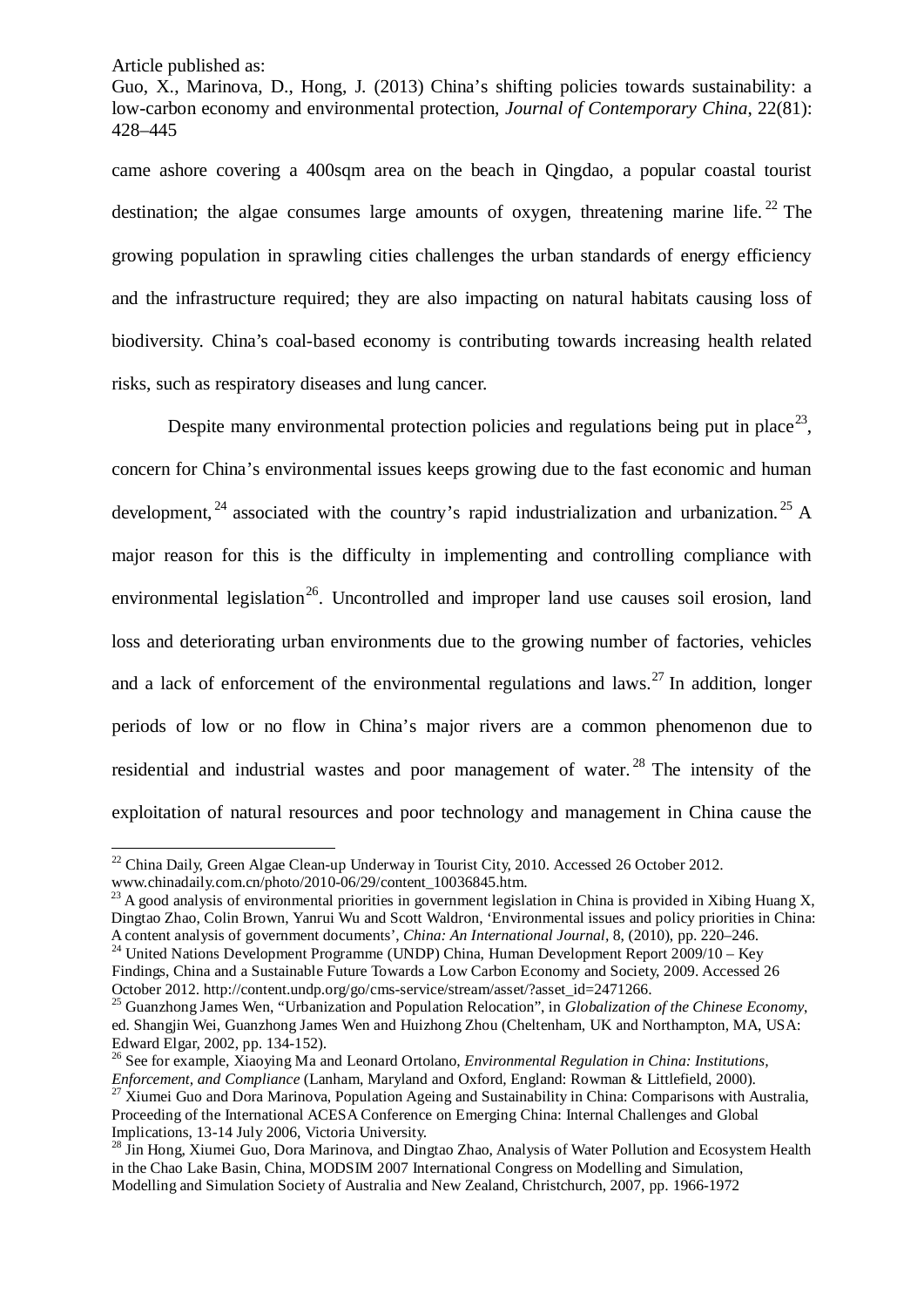-

Guo, X., Marinova, D., Hong, J. (2013) China's shifting policies towards sustainability: a low-carbon economy and environmental protection, *Journal of Contemporary China*, 22(81): 428–445

increasing amount of pollutants produced and their rapid spread from urban to rural areas nationwide. Consequently, environmental pollution and ecological destruction are widespread and urgent measures are needed to increase the level of environmental awareness and action.

The government has been an active player in putting environmental policies in place (see Table 2), and related policies have been also undergoing an evolutionary process along with economic development  $2^9$ . It officially started to pay attention to the country's environment in its  $6<sup>th</sup> FYP$  (1981-1985), which is the time after China opened its doors to the world and initiated the economic reform and one-child population policy. In 1983, environmental protection became state policy with the environmental impact assessment system being the basis for dealing with environmental pollution and ecological damage through legal means. By 2003, China has promulgated seven environmental protection laws and over 120 regulations to ensure a better protection of the ecology for the world's largest population.<sup>[30](#page-7-1)</sup> The People's Republic of China's Environmental Impact Assessment Law was introduced in 2003 and the environmental impact assessment system was extended to all construction projects. In order to adequately implement environmental impact assessment, a professional assessment team was established, consisting of professional and technical staff.<sup>[31](#page-7-2)</sup> Methods of enforcing environmental legislation include discharge fees, surcharge fees, fines and administrative sanctions, and pollutant discharge activity is subject to a discharge permit.  $32$  Self-governance at a village level  $33$  in collaboration with local and central

<span id="page-7-0"></span><sup>&</sup>lt;sup>29</sup> A detailed analysis of the evolution of science and technology policies in China's biotechnology and pharmaceutical sector, for example, is provided in Kai Wang, Jin Hong, Dora Marinova, Liang Zhu, Evolution and Governance of the Biotechnology and Pharmaceutical Industry of China, *Mathematics and Computers in* 

<span id="page-7-1"></span><sup>&</sup>lt;sup>30</sup> Embassy of the People's Republic of China in Australia, China Enforces Environment Laws in Economic Development, 2003. Accessed 26 October 2012. http://au.china-embassy.org/eng/jmhz/t46236.htm. <sup>31</sup> State Council Information Office of the PRC The Environmental Protection in China (1996-2005), Beijing, 2006 (in Chinese). Accessed 26 October 2012. http://www.gov.cn/zwgk/2006-06/05/content 300288.htm.

<span id="page-7-3"></span><span id="page-7-2"></span><sup>&</sup>lt;sup>32</sup> U.S. Department of Commerce, Water Supply and Wastewater Treatment Market in China (Washington, D.C.: International Trade Administration, 2005).

<span id="page-7-4"></span><sup>33</sup> Jie Chen, Popular Support for Village Self-government in China, *Asian Survey*, 45, (2005), pp. 865–885.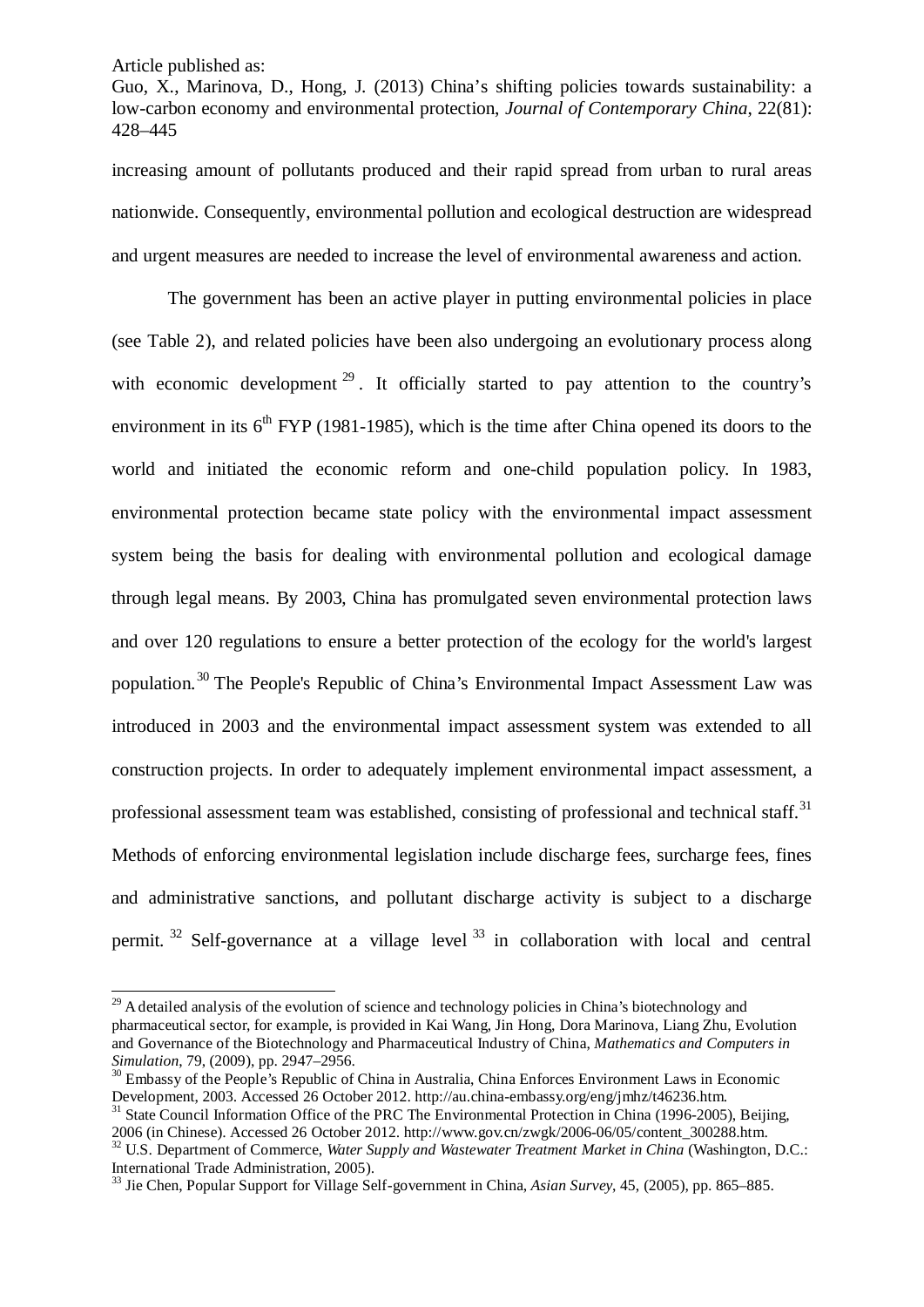Guo, X., Marinova, D., Hong, J. (2013) China's shifting policies towards sustainability: a low-carbon economy and environmental protection, *Journal of Contemporary China*, 22(81): 428–445

government started to also play a major role in supporting environmental control and regulation.

[Insert Table 2 here]

However, the country's implementation of environmental protection regulations was not strengthened significantly until its  $10^{th}$  FYP (2001-2005) period, when the government realized that high consumption of energy during this period led to some environmental protection goals not being met. For example, only 12 out of 20 (60%) environmental goals set for the  $10<sup>th</sup>$  Five-Year Plan were met. In addition, the five-year plan stipulated that discharges of sulfur dioxide should be cut by 10%, but compared with the discharge levels from 2000, the levels of the pollutant increased by 27% in 2005. Thermal-power generation, which has exceeded the planned capacities, is considered to be the biggest consumer of coal and hence the largest discharger of sulfur dioxide. For example, according to the plan, the installed capability of thermo-power generation should have been about 400 megawatts in 2005; however the de-facto installed capability was 25% higher, bringing it up to more than 500 megawatts. Energy consumption and thermo-power generation expansion were considered to be the key factors blamable for the country's failure in sulfur dioxide reductions.<sup>[34](#page-8-0)</sup>

China strengthened the enforcement of environmental legislation further by disciplinary sanctions, civil liability and even criminal liability.<sup>[35](#page-8-1)</sup> This enabled the country to meet its annual target of closing down outdated coal-fuelled power generating capacity of

<span id="page-8-0"></span><sup>&</sup>lt;sup>34</sup> Chinese Government's Official Web Portal, Facts and figures: China's main targets for 2006-2010, 2006. Accessed 26 October 2012. http://www.gov.cn/english/2006-03/06/content\_219504.htm.<br><sup>35</sup> US Department of Commerce, *Water Supply and Wastewater Treatment Market in China* (Washington, D.C.:

<span id="page-8-1"></span>International Trade Administration, 2005).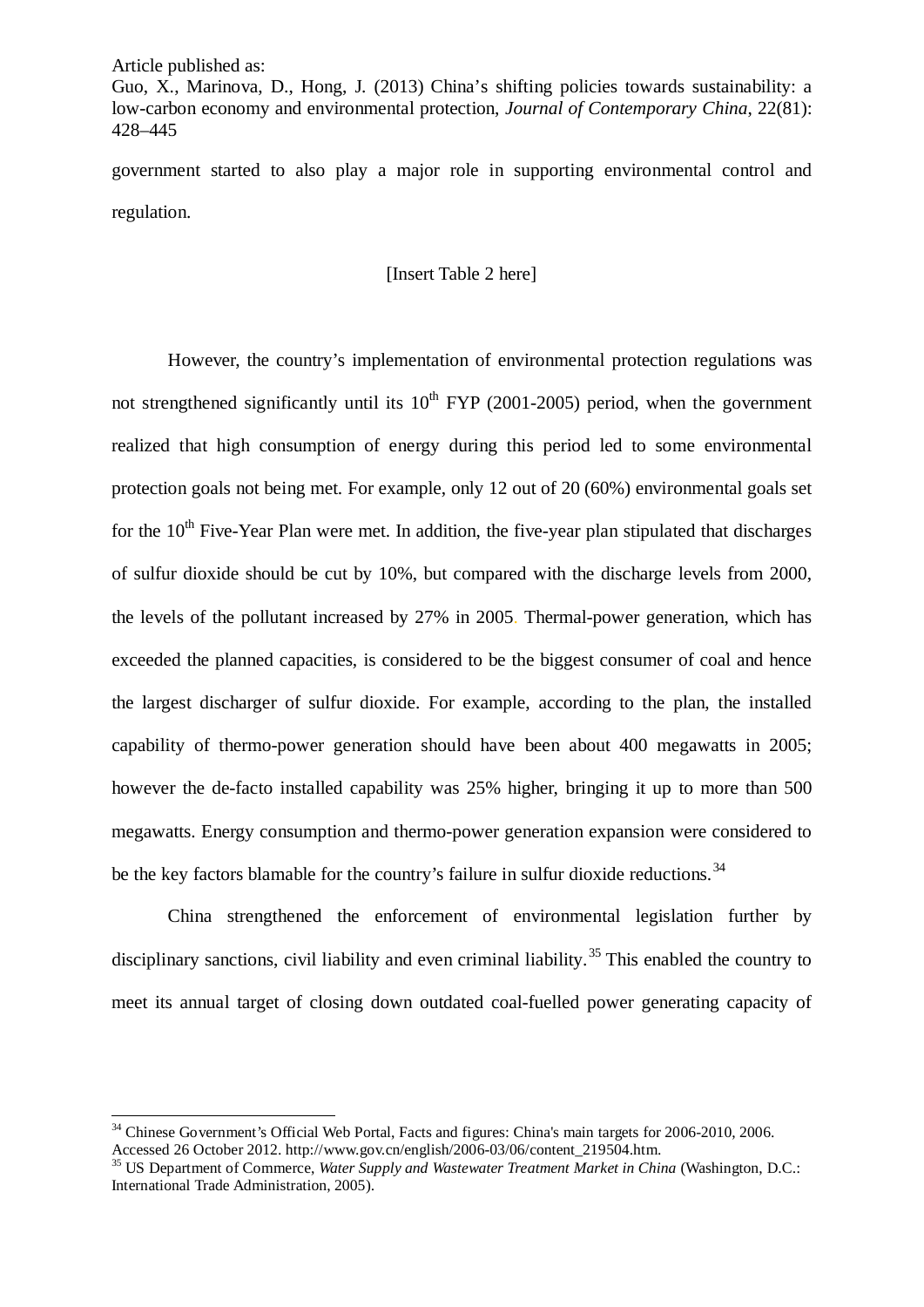Guo, X., Marinova, D., Hong, J. (2013) China's shifting policies towards sustainability: a low-carbon economy and environmental protection, *Journal of Contemporary China*, 22(81): 428–445

over 10 gigawatts in 2010 (a total of 468 generators in power stations), bringing the total to 71 gigawatts during the  $11<sup>th</sup>$  Five-Year Plan period.<sup>[36](#page-9-0)</sup>

Although China believes that developed countries have consumed an enormous quantity of world energy resources to complete their industrialization in the past, the country now itself has become a world-class economy and has started to take upon itself the responsibility that comes with it.<sup>[37](#page-9-1)</sup> The most encouraging step for China was that at the end of the 2009, just before the UN climate change summit in Copenhagen, the State Council executive meeting declared China's voluntary commitment of 40-45% reduction in the intensity of  $CO<sub>2</sub>$  emissions per unit of GDP. It was the very first time for China to set quantified targets, which presented its ambition of not only tackling the challenge of climate change, [38](#page-9-2) but also to become a leading world power in the shift towards sustainability. China's future role is expected to be significant to cut down the global carbon emissions as well as reduce the immediate impact on its ecology through exploring and developing a lowcarbon economy.

#### **China's Low-Carbon Economy**

-

According to the UN, China has "no other choice" but to shift to a low-carbon pathway in order to sustain its current economic growth and meet its future social and economic development targets.<sup>[39](#page-9-3)</sup> A low-carbon economy refers to an international comparison of

<span id="page-9-0"></span><sup>&</sup>lt;sup>36</sup> Embassy of the People's Republic of China in Australia China meets national target of closing outdated coalfueled power stations, 2010. Accessed 26 October 2012. http://au.china-<br>embassy.org/eng/zt/ziyuanyuhuanjing/t719451.htm.

<span id="page-9-1"></span><sup>&</sup>lt;sup>37</sup> World Watch Institute, *State of the World: Special Focus: China and India* (New York: W.W. Norton & Company, 2006).

<span id="page-9-2"></span><sup>&</sup>lt;sup>38</sup> Xinhua Net, China's Commitment of Reduction of the Intensity of Carbon Dioxide Emissions per unit of GDP in 2020 by 40-45 Percent Compared to the 2005, 2009. Accessed 26 October 2012.<br>http://news.xinhuanet.com/politics/2009-11/26/content 12544442.htm.

<span id="page-9-3"></span><sup>&</sup>lt;sup>39</sup> United Nations Development Programme (UNDP), *UNDP in Action 2009/2010: Delivering on Commitments*, 2010. Accessed 26 October 2012.

http://www.undp.org/content/india/en/home/library/poverty/undp\_in\_action\_20092010deliveringoncommitment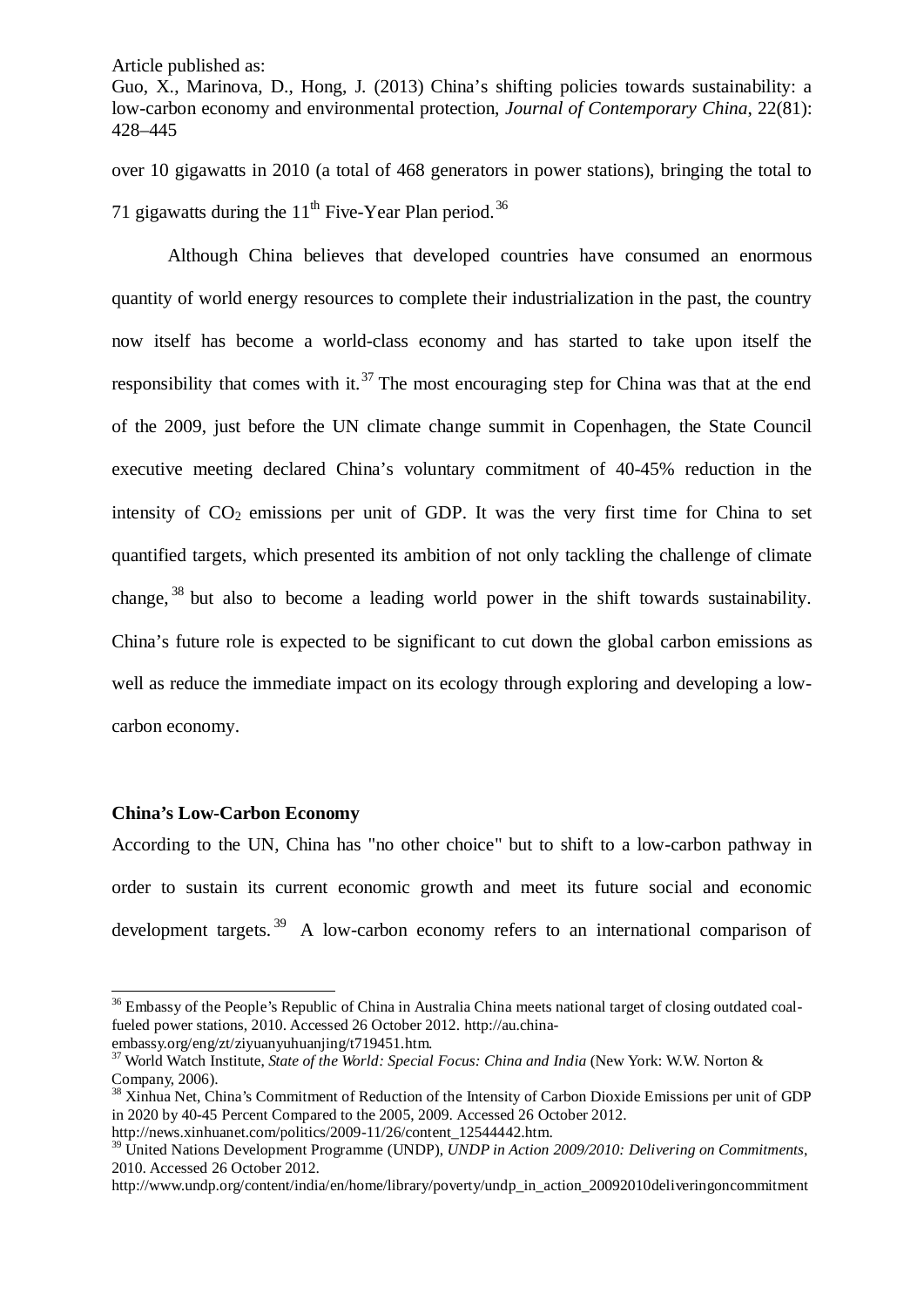Guo, X., Marinova, D., Hong, J. (2013) China's shifting policies towards sustainability: a low-carbon economy and environmental protection, *Journal of Contemporary China*, 22(81): 428–445

carbon intensity per unit of production and "maximizes carbon productivity, improves capacities for adaptation to climate change, minimizes the negative impacts of climate change, improves human development, and accommodates both inter- and intra-generational needs, thereby laying the foundation for sustainable socioeconomic development".  $40$  As distinct to other concepts, such as "green economy", "ecological economy", "circular economy" or "industrial ecology" which look at GHG emissions from a domestic environmental perspective, the low-carbon economy aims at meeting global standards. The global importance and the urgency of collaborative actions were recognized at the UN Climate Change Conference of the Parties' sixteen session (COP16) in Cancún in  $2010^{41}$  $2010^{41}$  $2010^{41}$ . China, as the top global emitter, is considered to be a significant player and is expected to have a vital role in cutting down the global carbon emissions. Despite the country's attempts to reduce emission intensity, which are well underway, its continuous economic growth has been triggering a sharp increase in the levels of  $CO<sub>2</sub>$  emissions per capita (see Figure 5).

Developing a low-carbon economy becomes extremely important in the fight to mitigate global warming. China has realized this urgency and has started to formulate policies and measures for developing its low-carbon economy. This is now being endorsed by all level of government. For example, a number of Chinese cities have put forward a vision of transforming to low-carbon cities, and some provinces, such as Baoding of Hubei, Nanchang of Jiangxi<sup>[42](#page-10-2)</sup> as well as the Shanghai Expo are becoming leaders in adopting this concept. China's commitment so far towards a low-carbon economy is showing the positive side of

s.html.

<span id="page-10-1"></span><span id="page-10-0"></span><sup>&</sup>lt;sup>40</sup> Ibid.  $41$  United Nations Framework Convention on Climate Change (UNFCCC) 2010. Outcome of the work of the Ad Hoc Working Group on long-term Cooperative Action under the Convention. Accessed 26 October 2012. http://unfccc.int/files/meetings/cop\_16/application/pdf/cop16\_lca.pdf.

<span id="page-10-2"></span><sup>42</sup> National Development and Reform Commission, *China's Policies and Actions for Addressing Climate Change — the Progress Report 2009* (Beijing: National Development and Reform Commission, 2009).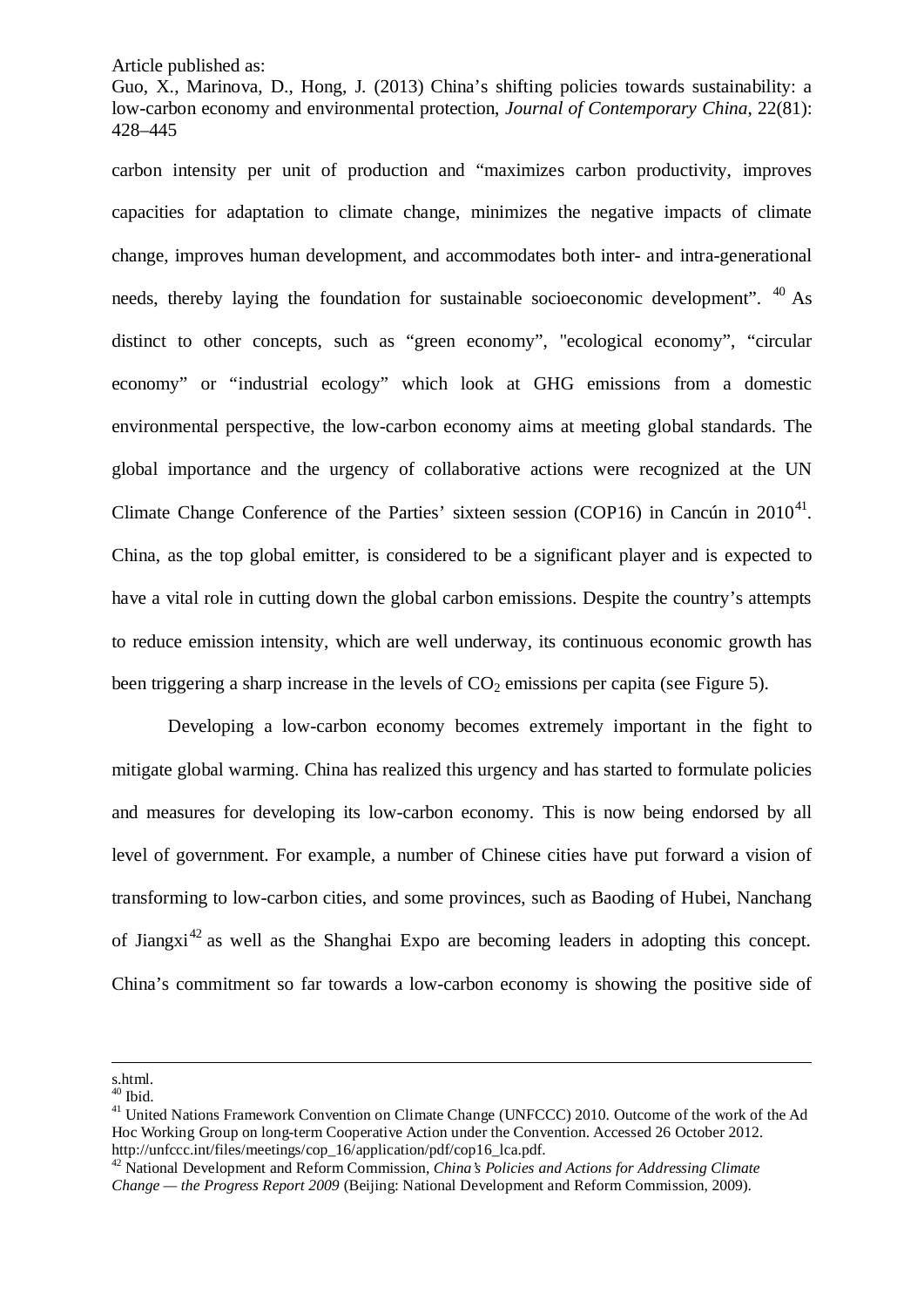Guo, X., Marinova, D., Hong, J. (2013) China's shifting policies towards sustainability: a low-carbon economy and environmental protection, *Journal of Contemporary China*, 22(81): 428–445

potentially being able to meet the  $CO<sub>2</sub>$  reduction goal in a decade and a major component of this are international cooperation and widespread environmental education.

#### **International Cooperation**

Tackling the challenges of global climate change will need international cooperation and commitment. In order to achieve a low-carbon economy and sustainable development, China has widely cooperated with many developed countries at the provincial and national level, such as Singapore, USA and Australia. For example, with UNDP's support, many provincial governments had initiated provincial climate change programs and some of them had established climate change divisions within their administration. By the same time, the ability of provincial governments has been improved to implement adequately national climate change policies. [43](#page-11-0)

There were a total of 287 cities at prefecture level of China in 2009, which cover 29% of the country's population<sup>[44](#page-11-1)</sup>. China's urban environment is currently generating  $62\%$  of  $GDP<sup>45</sup>$  $GDP<sup>45</sup>$  $GDP<sup>45</sup>$  but is also struggling with severe pollution problems related to air and water quality, waste treatment, rubbish and sewage disposal, and overall environmental protection<sup>[46](#page-11-3)</sup>. In April 2011, Australia and China agreed to strengthen their cooperation for the development of low-carbon cities in order to tackle global climate change<sup>47</sup>. Further insights, examples and cooperation for the development of a low-carbon economy in the cities are being sought from other Asian countries, such as Japan and South Korea, as well as from US and Europe.

<span id="page-11-0"></span><sup>43</sup> United Nations Development Programme (UNDP), *UNDP in Action 2009/2010: Delivering on Commitments*, 2010. Accessed 26 October 2012.  $\overline{a}$ 

http://www.undp.org/content/india/en/home/library/poverty/undp\_in\_action\_20092010deliveringoncommitment

<span id="page-11-2"></span><span id="page-11-1"></span><sup>&</sup>lt;sup>44</sup> National Bureau of Statistics of China, China Statistic Yearbook 2010 (Beijing: China's Statistics Press, 2010).<br><sup>45</sup> Ibid.  $\frac{45}{10}$  China Struggling to Control Urban Pollution Accessed 26 October 2012.<br>http://www

<span id="page-11-3"></span>

<span id="page-11-4"></span><sup>&</sup>lt;sup>47</sup> Australia, China to Cooperate in Developing Low Carbon Cities. Accessed 26 October 2012. http://www.ensnewswire.com/ens/apr2011/2011-04-01-01.html.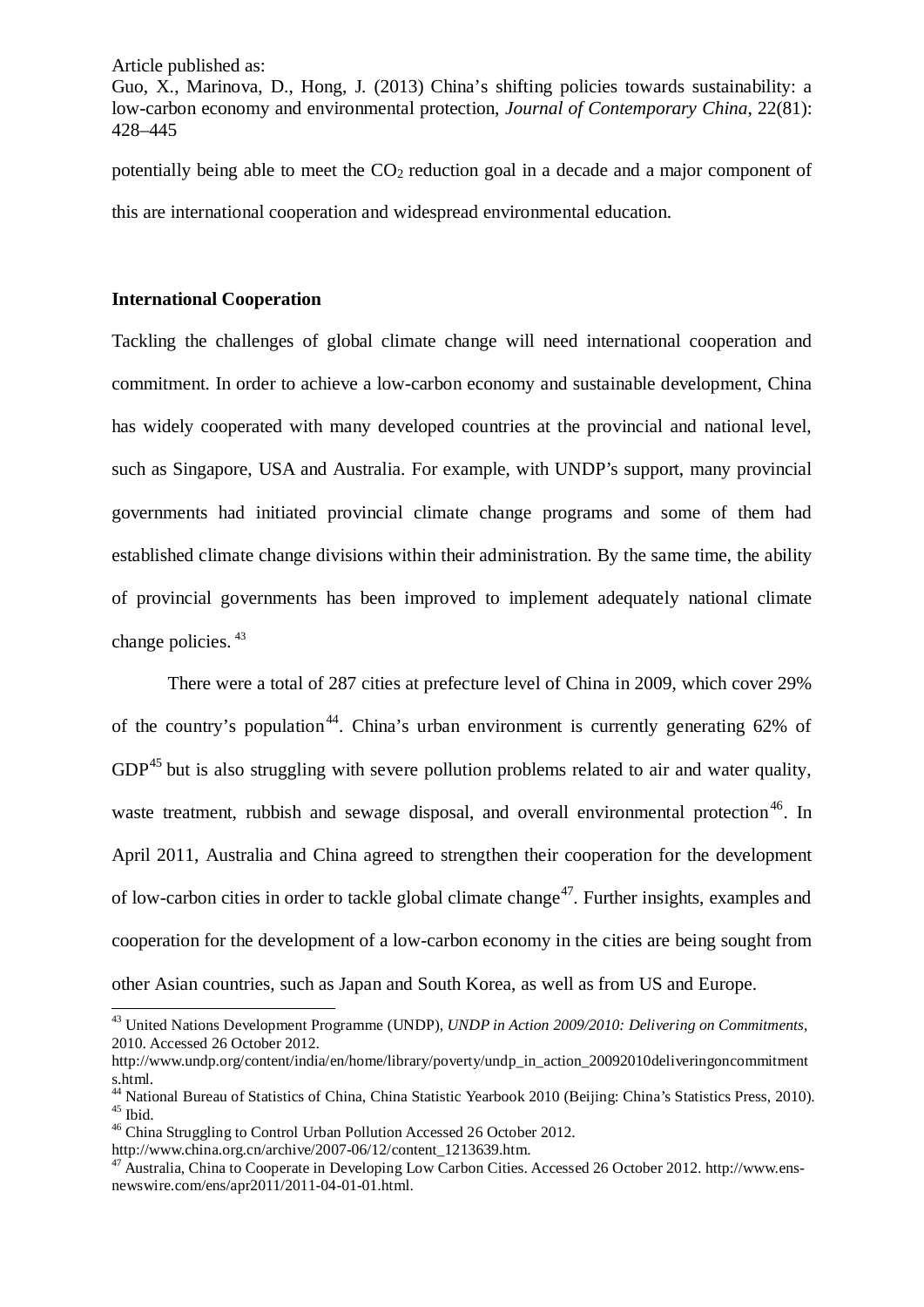Guo, X., Marinova, D., Hong, J. (2013) China's shifting policies towards sustainability: a low-carbon economy and environmental protection, *Journal of Contemporary China*, 22(81): 428–445

China experienced enormous international interest in the implementation of clean development mechanism (CDM) projects. Since the Kyoto Protocol formally became effective on 16 February 2005, many developed countries have been seeking any possible opportunities to cooperate on CDM projects with developing countries pursuing mutual benefits.[48](#page-12-0) China attracted the most attention and the largest number of projects (see Figure 6).

## [Insert Figure 6 here]

It is believed that CDM plays a very important role in assisting developing countries in the transition towards a low-carbon future and tackling climate change.<sup>[49](#page-12-1)</sup> The spirit of CDM is to encourage mutually beneficial transfer of advanced technologies and further technology development and management opportunities for the less developed regions of the world.<sup>[50](#page-12-2)</sup> China is proving to be the most attractive location for CDM projects because of its fast economic development, open door investment policy, political stability, high educational and technological standards and reliable infrastructure. On the other hand, certain regions, particularly the underdeveloped western provinces of the country need more development opportunities.

From the 2010 CDM registration, the countries with the largest number of projects were China, India, Brazil and Mexico with China providing a home to a staggering 39% of all

 $\overline{a}$ 

<span id="page-12-0"></span><sup>&</sup>lt;sup>48</sup> Weijun Gao, Nan Zhou, Haifeng Li and Daniel M Kammen, Possibility and Potential of Clean Development<br>Mechanisms in China, *Environmental Research Letters*, 2 (October-December 2007), 044005 (8pp) doi:10.1088. <sup>49</sup> Öko-Institut WWF background Note to the Report "Is the CDM fulfilling its Environmental Objectives? An

<span id="page-12-1"></span>Evaluation of the CDM and Options for Improvement", 2007. Accessed 26 October 2012.<br>http://assets.panda.org/downloads/cdm\_report\_wwf\_background\_paper.pdf.

<span id="page-12-2"></span><sup>&</sup>lt;sup>50</sup> Md. Rabiul Amin and Dora Marinova, *Technology Transfer and Sustainable Development through CDM: Bangladesh, Potentials for Clean Development Mechanism (CDM) in Developing Countries: the Case Study of Bangladesh* (Berlin: VDM Verlag, 2009)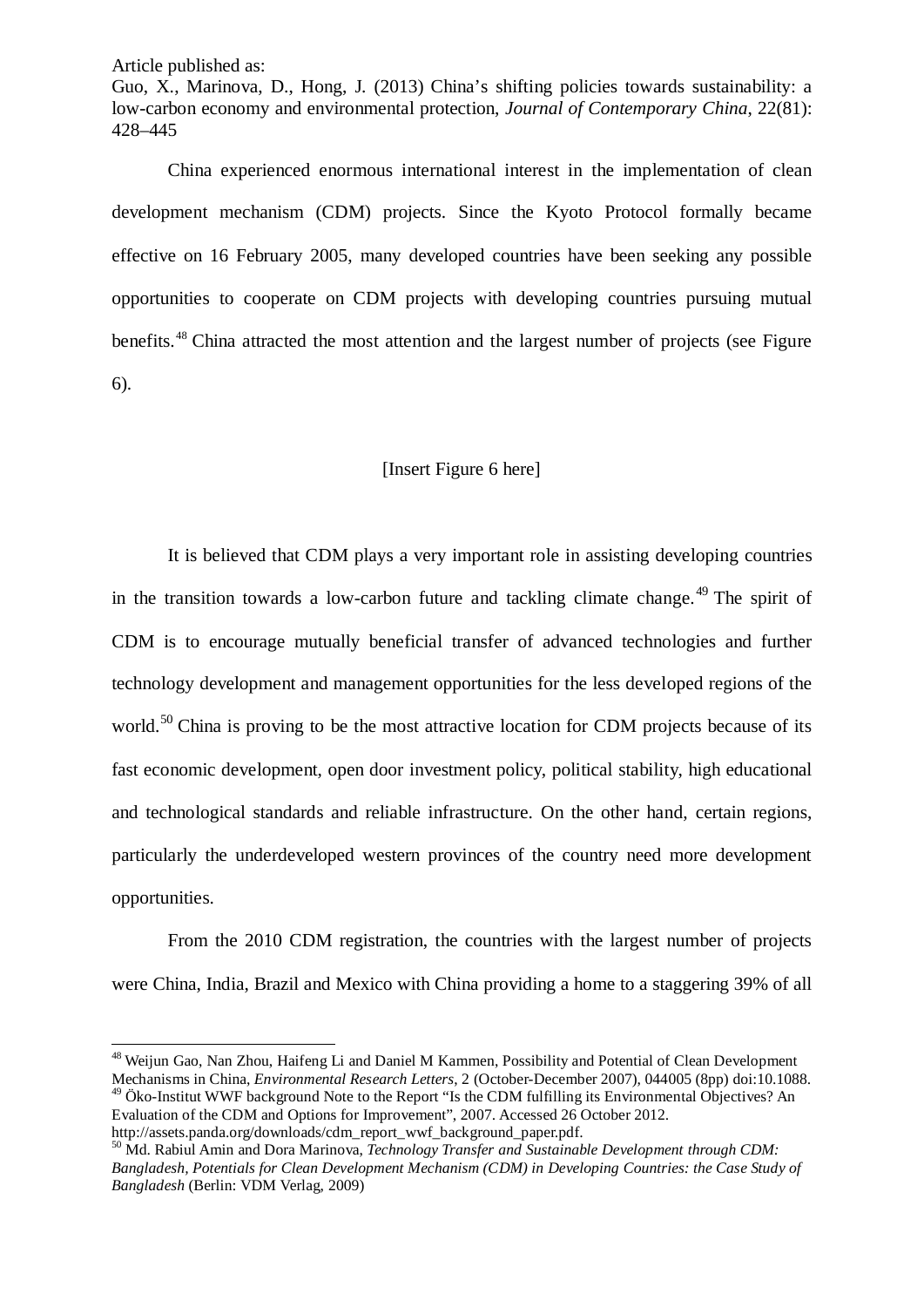Guo, X., Marinova, D., Hong, J. (2013) China's shifting policies towards sustainability: a low-carbon economy and environmental protection, *Journal of Contemporary China*, 22(81): 428–445

projects. The Chinese market has been developing dramatically and its global share has risen to more than a third from only 8% in 2006.<sup>[51](#page-13-0)</sup> The considerable location of CDM projects in China since the very first project (the Long Yuan wind farm project in Inner Mongolia registered in 2005<sup>52</sup>), demonstrates the shifts of the country towards a low-carbon economy with the assistance of the developed economies. China has formed national coordinating groups for climate change, CDM Designated National Authorities and projects auditing boards, which deal with project application, auditing and management. At the same time, the government has formulated a series of policies and regulations for the CDM market. Within just a few years, China's CDM market has experienced a repaid development and maintained a sustained interest from investors.<sup>[53](#page-13-2)</sup>

Figure 7 presents the trend in CDM projects approved by the Chinese government by October 2010, when the number of projects reached  $2571$ .<sup>[54](#page-13-3)</sup> In 2005, the CDM market in China was still in a primary developmental stage (with only 6 projects approved in the fourth quarter) but in 2006, it grew quickly and 237 new projects were added. In 2007, the CDM market continued to develop even faster and the number of the CDM projects approved in the third quarter was more than the 2006 total. In 2008 and 2009, due to the uncertainty about the CDM market in the post-Kyoto Era and the global economic crisis, the number of CDM projects approved has dropped. It only marginally improved throughout 2010. Nevertheless, a total of 2571 CDM projects were approved by the end of 2010. China's CDM market has emerged positively and steadily making a contribution to building China's low-carbon economy.

-

<span id="page-13-0"></span><sup>&</sup>lt;sup>51</sup> United Nations Framework Convention on Climate Change (UNFCCC), CDM Statistics, 2010. Accessed 6 June 2010. http://cdm.unfccc.int/Statistics/Registration/NumOfRegisteredProjByHostPartiesPie.<br><sup>52</sup> Project 0064 : Huitengxile Windfarm Project. Accessed 26 October 2012.<br>http://cdm.unfccc.int/Projects/DB/TUEV-SUED111348123

<span id="page-13-1"></span>

<span id="page-13-2"></span> $h<sup>53</sup>$  National Development and Reform Commission, Clean Development Mechanism in China (2012). Accessed 26 October 2012. http://cdm.ccchina.gov.cn/web/index.asp. <sup>54</sup> Ibid.

<span id="page-13-3"></span>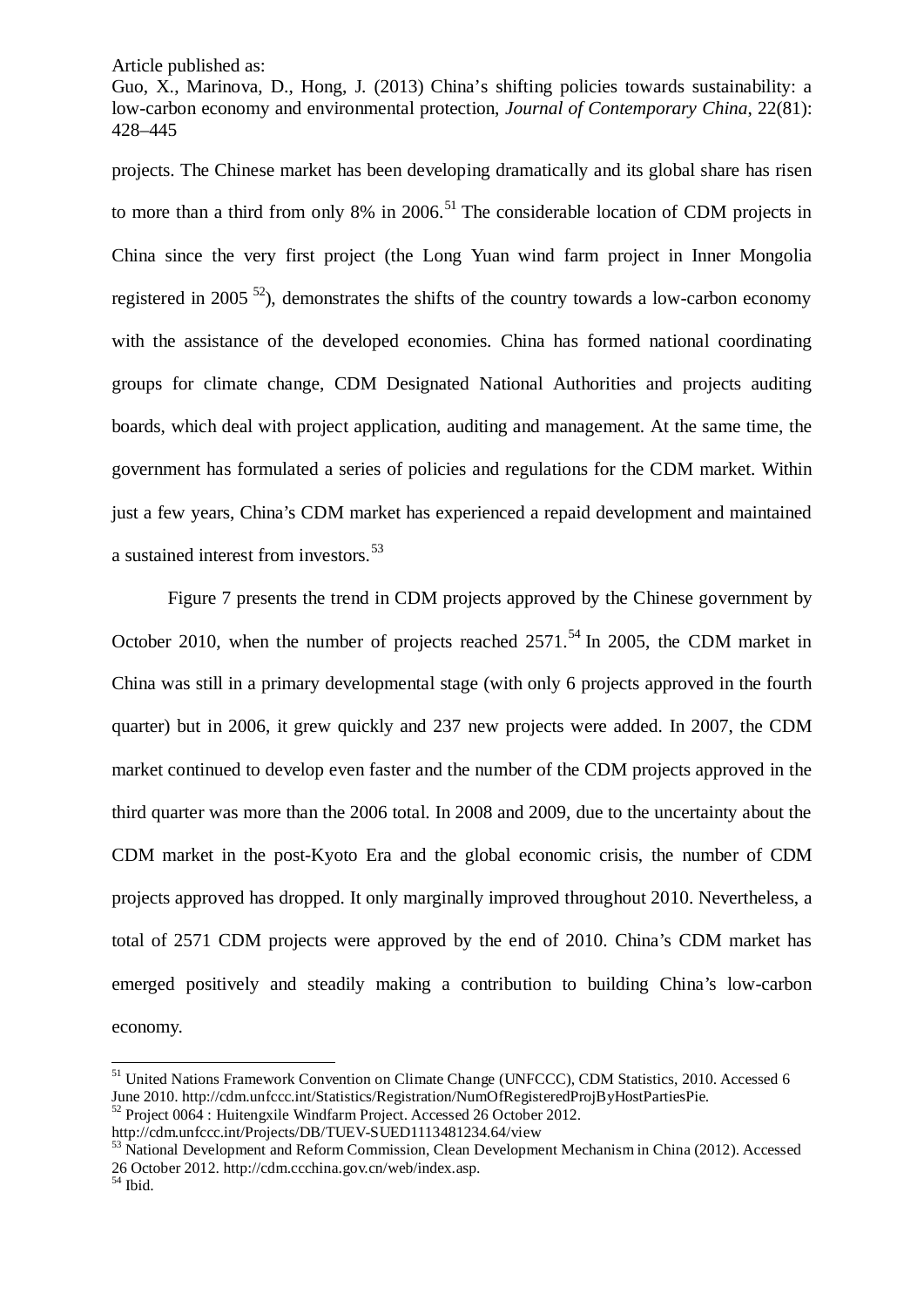-

Guo, X., Marinova, D., Hong, J. (2013) China's shifting policies towards sustainability: a low-carbon economy and environmental protection, *Journal of Contemporary China*, 22(81): 428–445

#### [Insert Figure 7 here]

Irrespective of the prospects for China in the post-Kyoto market, the country's future owners of CDM projects will be provided a lot of opportunities for improving their technologies but they will also have to tackle challenges such as how to finance and properly manage these activities. China is likely to appear as the real winner in the global CDM arena as well as in its steps forward to a low-carbon economy. While the CDM arena is largely driven by initiatives from the West in a supportive governmental framework, the groundwork for the low-carbon economy in China is in the hands of its environmental education system.

#### **Environmental Awareness and Education towards a Low-Carbon Economy in China**

The massive carbon emissions generated by China require its citizens and business people to have a sound level of environmental awareness as well as access to transparent environmental information<sup>55</sup>. Many Chinese people who have been directly affected by pollution and other environmental deterioration have already started the fight to protect their interests <sup>[56](#page-14-1)</sup>. Although China has basically established a relatively complete environmental management system, this country is still in the infancy of effective implementation of environmental management laws and regulations. This is partially due to the nature of the legislation which is quite broad and complex<sup>[57](#page-14-2)</sup>. In order to achieve environmental protection objectives, deeper environmental publicity and education is needed to mobilize the public to participate in

<span id="page-14-0"></span><sup>&</sup>lt;sup>55</sup> Wanxin Li, Duoduo Li, 'Environmental Information Transparency and Implications for Green Growth in

<span id="page-14-1"></span>China', *Public Administration and Development* 32, (2012), pp. 324–334.<br><sup>56</sup> Benjamin Van Rooij, 'The People vs. Pollution: Understanding citizen action against pollution in China', *Journal of Contemporary China* 19(63),

<span id="page-14-2"></span><sup>&</sup>lt;sup>57</sup> Danny Marks, 'China's climate change policy process: Improved but still weak and fragmented', *Journal of Contemporary China* 19(67), (2010), pp. 971–986.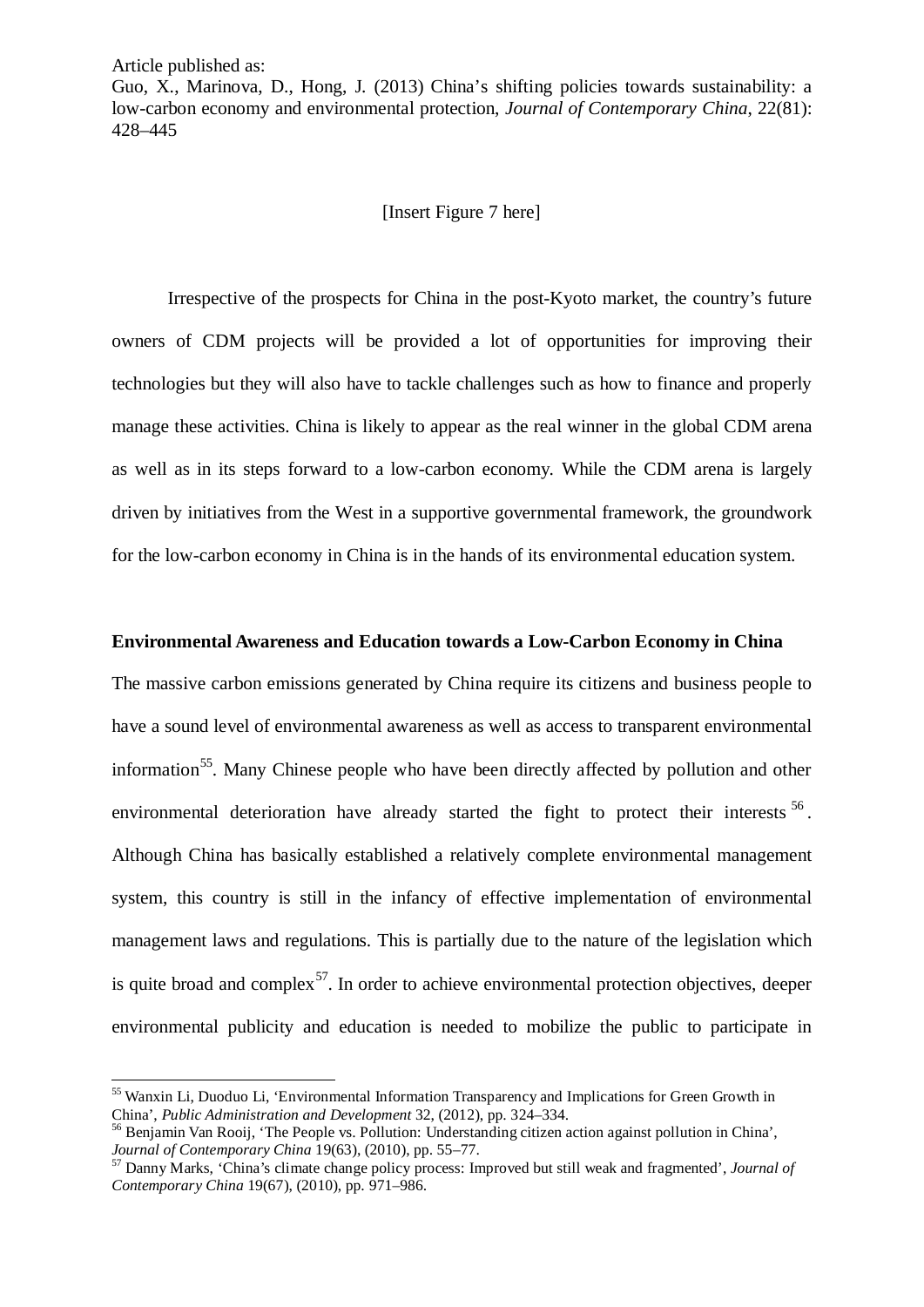Guo, X., Marinova, D., Hong, J. (2013) China's shifting policies towards sustainability: a low-carbon economy and environmental protection, *Journal of Contemporary China*, 22(81): 428–445

environmental protection and achieving a low-carbon economy. In 1996, China carried out the Platform for Action, the National Environmental Publicity and Education (1996-2010) program.<sup>[58](#page-15-0)</sup> This action was strengthened further in 2001 and 2006.<sup>[59](#page-15-1)</sup>

These are important steps for the Chinese government to start paying serious attention to the country's environmental education. The purpose and significance of the Platform for Action are represented in the fact that the Chinese government recognizes that the level of environmental awareness is a measure of the degree of civilization in a country. With the increase in the educational level of the Chinese people, and more and more of them accessing higher education in particular  $60$ , their understanding of environmental issues and environmental consciousness are improving. Achieving a certain level of public environmental awareness is vital for China's shift towards sustainable development and a low-carbon economy.

In the formal educational system of China, the environmental curriculum desperately requires further strengthening. The lack of environmental knowledge is an important reason for many Chinese citizens and organizations to have poor awareness of the need for environmental protection and solving of environmental problems, such as land erosion, air, soil and water pollution.<sup>[61](#page-15-3)</sup> Although environmental awareness has been increasing as the Chinese government has undertaken proactive activities, efforts are called for from Chinese governmental agencies and industry in delivering better environmental education in order to achieve a low-carbon economy.

<span id="page-15-0"></span><sup>&</sup>lt;sup>58</sup> National Environmental Protection Bureau, the CPC Central Committee Propaganda Department, the National Education Committee, Platform for Action, the National Environmental Publicity and Education (1996-2010), Beijing, 1996 (in Chinese). Accessed 6 August 2010.  $\overline{\phantom{a}}$ 

<span id="page-15-2"></span><span id="page-15-1"></span><sup>&</sup>lt;sup>59</sup> Ibid.<br><sup>60</sup> Shujie Yao, Bin Wu, Fang Su, Jianling Wang, 'The impact of higher education expansion on social justice in China: A spatial and inter-temporal analysis', *Journal of Contemporary China* 19(67), (2010), pp.

<span id="page-15-3"></span><sup>&</sup>lt;sup>61</sup> Jin Hong, Xiumei Guo and Dora Marinova, "NGOs and Environmental Education in China", in *Sharing Wisdom for Our Future: Environmental Education in Action,* ed. Sandra Wooltorton and Dora Marinova (Sydney: Australian Association for Environmental Education, 2006, pp. 353-362).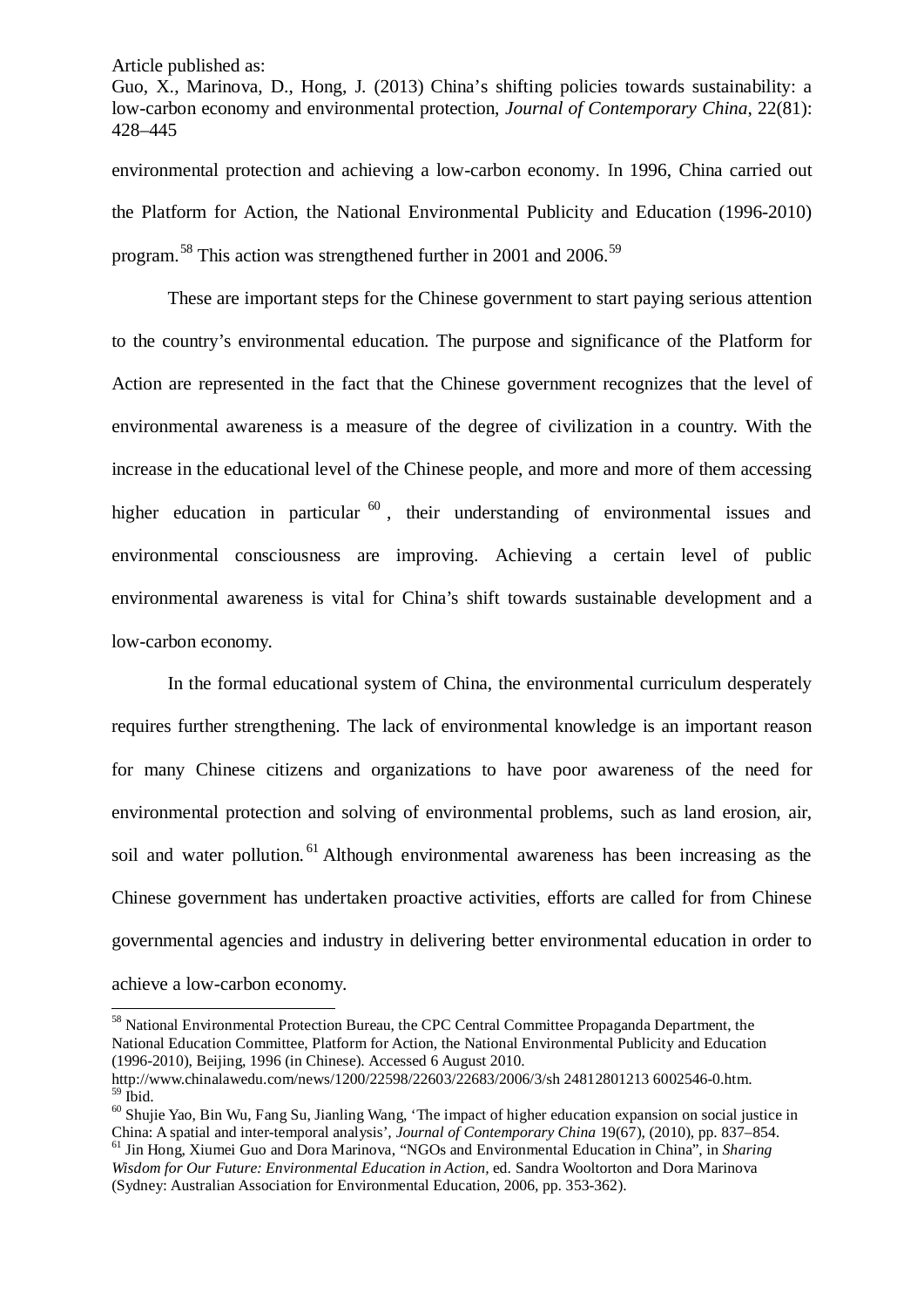Guo, X., Marinova, D., Hong, J. (2013) China's shifting policies towards sustainability: a low-carbon economy and environmental protection, *Journal of Contemporary China*, 22(81): 428–445

Environmental non-governmental organizations (NGOs) have been carrying out a large number of activities to promote environmental education in China. They have been successful in influencing China's system of environmental education as well as environmental policy making including through liaising with international  $NGOs<sup>62</sup>$ . A good example of this is the adoption of the textbook of *Environmental Education Implementation Guideline for Middle and Primary Schools* developed with the assistance of WWF (World Wide Fund for Nature, formerly World Wildlife Fund)<sup>[63](#page-16-1)</sup>. The Chinese government and industry need to cooperate with the numerous  $NGOs<sup>64-65</sup>$  $NGOs<sup>64-65</sup>$  $NGOs<sup>64-65</sup>$  $NGOs<sup>64-65</sup>$  $NGOs<sup>64-65</sup>$  and volunteer organizations<sup>[66](#page-16-4)</sup> to build a sound base of supporters and public trustees and to encourage public participation in environmental protection. Most importantly, it is crucial to have a bigger role for government in environmental education, legislation and protection for the adoption of a low-carbon economy.

#### **National Sustainability Strategy for China**

China's new  $12^{th}$  Five-Year Plan outlines a more balanced model of development which aims at continuing the stable and relatively fast economic growth and improving the prosperity of the country's citizens, but also for achieving these in a healthier ecological environment. There is more research evidence emerging that wealthier parts of the country have already started to invest in more sustainable communities, including attention to ecological health<sup>[67](#page-16-5)</sup>

-

<span id="page-16-0"></span> $62$  Jie Chen, 'Transnational environmental movement: impacts on the green civil society in China', *Journal of* Contemporary China 19(65), (2010), pp. 503–523.

<span id="page-16-2"></span><span id="page-16-1"></span><sup>&</sup>lt;sup>63</sup> Ibid.<br><sup>64</sup> Jin Hong, Xiumei Guo and Dora Marinova, "NGOs and Environmental Education in China", in *Sharing Wisdom for Our Future: Environmental Education in Action,* ed. Sandra Wooltorton and Dora Marinova

<span id="page-16-3"></span><sup>(</sup>Sydney: Australian Association for Environmental Education, 2006, pp. 353-362).<br><sup>65</sup> Rob Eifird, 'Learning the Land Beneath Our Feet: NGO 'Local Learning Materials' and Environmental Eeducation in Yunnan Province', *Jour* 

<span id="page-16-4"></span><sup>&</sup>lt;sup>66</sup> Outi Luova, 'Community Volunteers' Associations in Contemporary Tianjin: Multipurpose Partners of the Party–State', *Journal of Contemporary China* 20(72), (2011), pp. 773–794.

<span id="page-16-5"></span><sup>&</sup>lt;sup>67</sup> Jiuchang Wei, Dingtao Zhao and Dora Marinova, What Determines a Community to Choose the Pathway to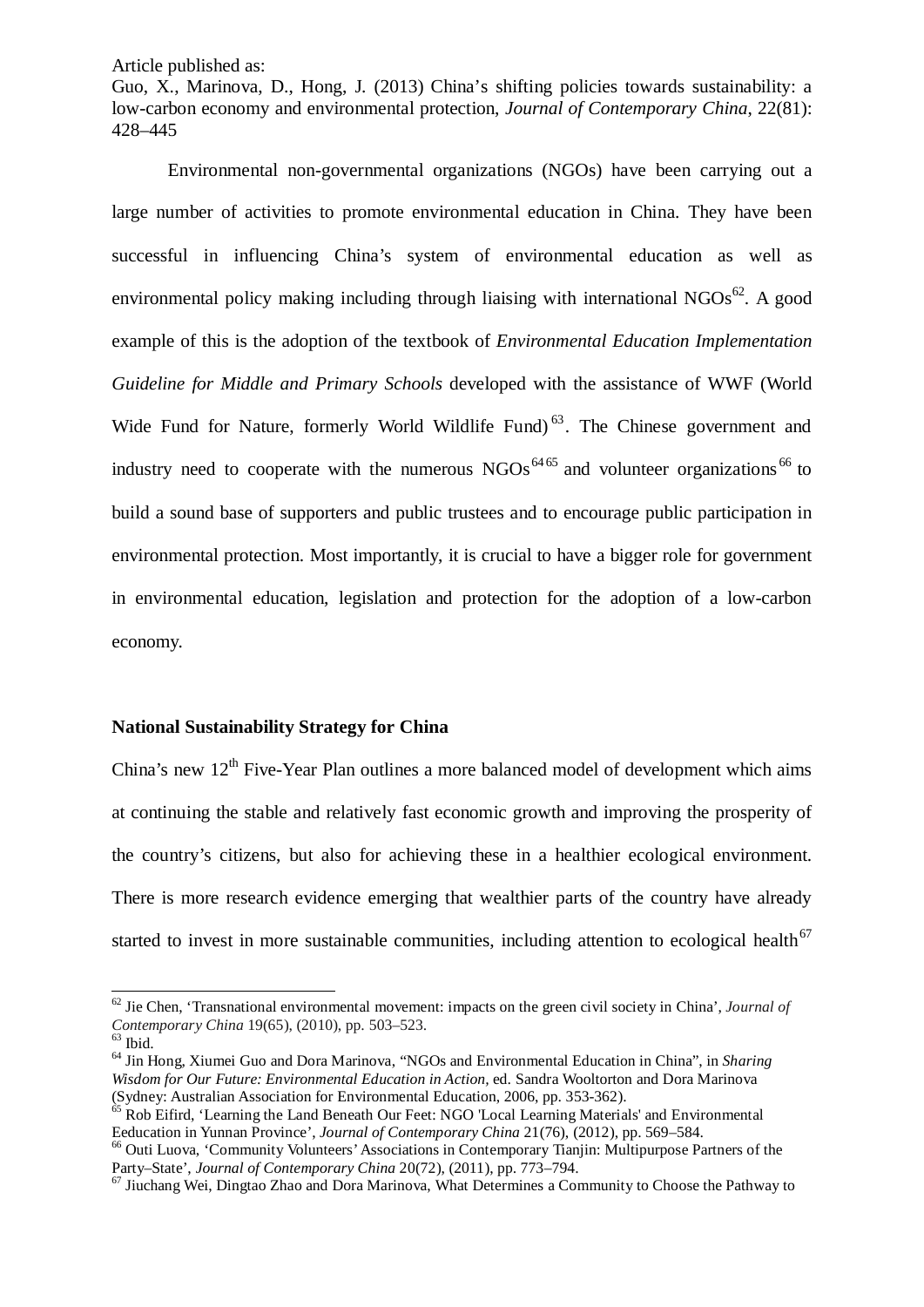Guo, X., Marinova, D., Hong, J. (2013) China's shifting policies towards sustainability: a low-carbon economy and environmental protection, *Journal of Contemporary China*, 22(81): 428–445

and also that the central government is redefining local economic progress priorities by adopting environmental indicators for evaluating progress<sup>[68](#page-17-0)</sup>. This paper presented an analysis of recent economic development in China and the policy shift towards a more sustainable model. It emphasized China's role and responsibility as a global player as well as its willingness to become an active part of the global low-carbon economy through encouraging the location of CDM projects and major strategic policy targets. China is fast becoming a very attractive place not only for location of industry but also for technology development, including through large renewable energy investment  $69$  and attracting returnee Chinese entrepreneurs educated in the best universities around the world<sup>70</sup>. This talent is likely to further demand and work towards improving the country's environmental image.

Therefore China needs to significantly improve its domestic environmental record. Failure to do this will foster further social discontent<sup>71</sup>. Better environmental awareness and education are needed to reduce the pressure on energy resources due to the large and growing population, as well as environmental deterioration due to continuing industrialization, urbanization and land degradation.

China has made greater efforts particularly during its  $11<sup>th</sup>$  Five-Year Plan to tackle climate change and to adjust its response to the capacity of low-carbon economic development. It has also set high targets for its  $12<sup>th</sup>$  Five-Year Plan with economic growth slowed down to 7% per year in order to accommodate for its energy and carbon

-

<span id="page-17-0"></span>Sustainable Development in China?, *Local Environment*, 5, (2010), pp. 831–850.<br><sup>68</sup> Wanxin Li and Paul Higgins, 'Controlling Local Environmental Performance: an analysis of three national environmental management programs in the context of regional disparities in China', *Journal of Contemporary* 

<span id="page-17-1"></span> $69$  China's is the largest investor in renewable energy in the world, according to The Pew Charitable Trusts, *Who's Winning The Clean Energy Race? 2010 Edition: G-20 Investment Powering Forward, 2010,*<br>http://www.pewenvironment.org/uploadedFiles/PEG/Publications/Report/G-20Report-LOWRes-FINAL.pdf <sup>70</sup> Huiyao Wang, David Zweig and Xiaohua Lin, 'Returnee entrepreneurs: Impact on China's globalization

<span id="page-17-2"></span>process', *Journal of Contemporary China* 20(70), (2011), pp. 413–431.<br><sup>71</sup> Guoguang Wu, China in 2010: Dilemmas of "Scientific Development", *Asian Survey* 51, (2011), pp. 18-32.

<span id="page-17-3"></span>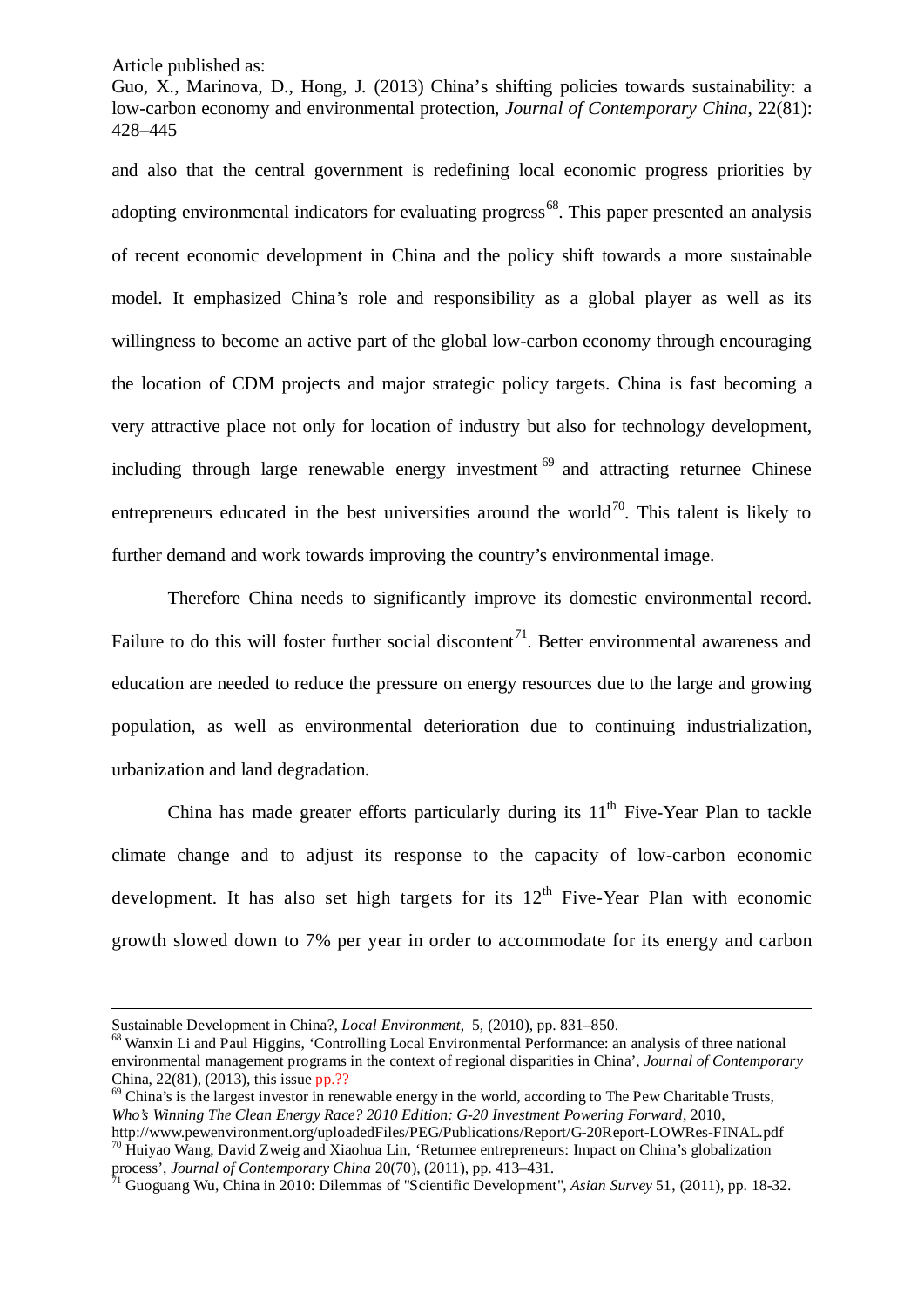Guo, X., Marinova, D., Hong, J. (2013) China's shifting policies towards sustainability: a low-carbon economy and environmental protection, *Journal of Contemporary China*, 22(81): 428–445

intensity targets<sup> $72$ </sup>. The analysis presented here suggests that China is already well advanced in establishing a national sustainability strategy that builds around three major components: firstly, continuous encouragement of low-carbon economic projects; secondly, educational outreach to its population on sustainability issues; and thirdly, strengthening of its environmental protection (see Figure 8). It is a difficult task to achieve the proper integration of economic, environmental and social priorities but China seems to be challenging the rest of the world's community by showing leadership in changing the status quo.

[Insert Figure 8 here]

<span id="page-18-0"></span> $^{72}$  Joanna Lewis, 'Energy and Climate Goals of China's 12th Five-Year Plan', 2011. Accessed 26 October 2012. http://www.pewclimate.org/international/factsheet/energy-climate-goals-china-twelfth-five-year-plan -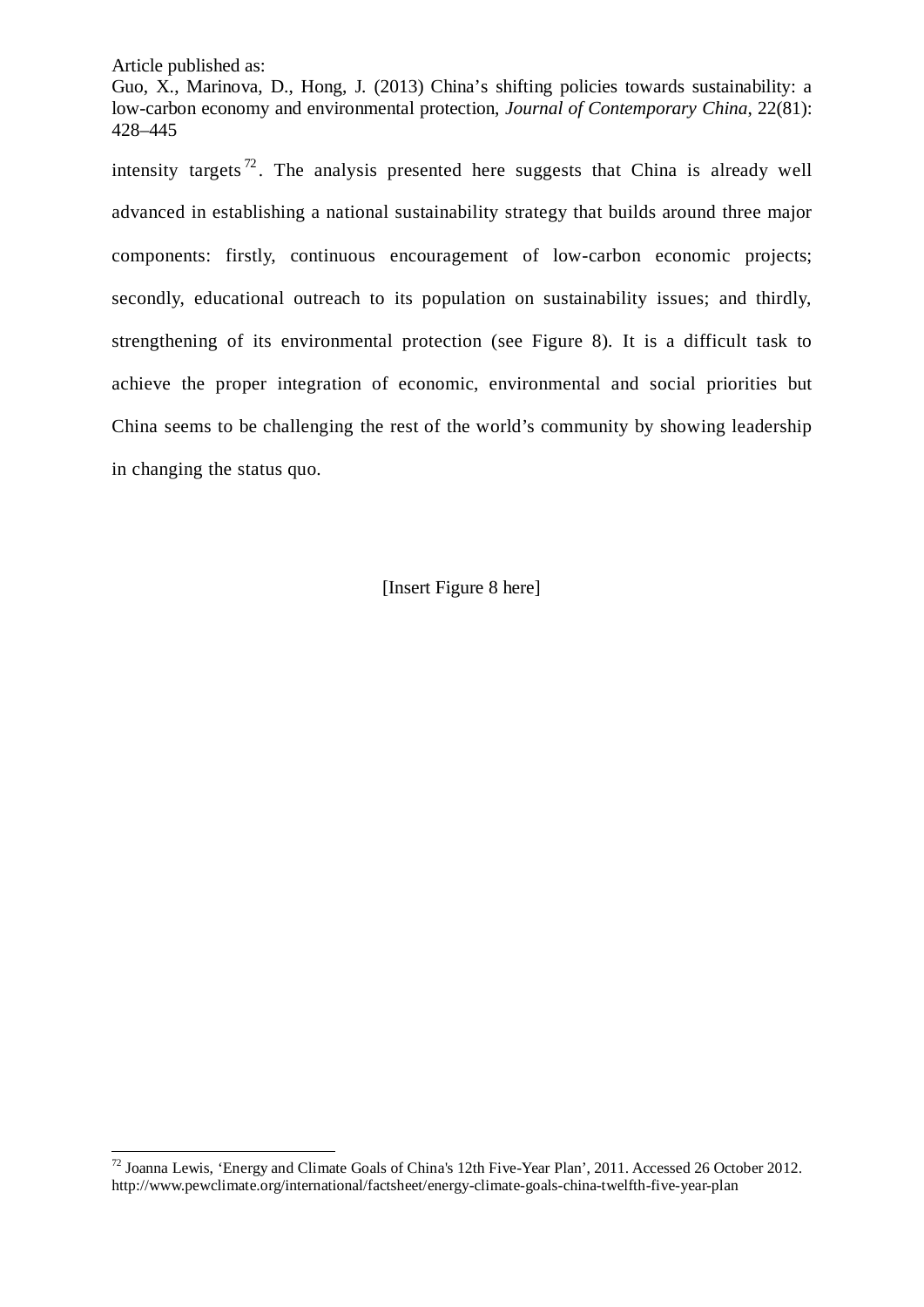Article published as: Guo, X., Marinova, D., Hong, J. (2013) China's shifting policies towards sustainability: a low-carbon economy and environmental protection, *Journal of Contemporary China*, 22(81): 428–445



# Figure 1. Economic growth in China and Asia 2004-2011

Source: Compiled from United Nations  $(2010)^{73}$  $(2010)^{73}$  $(2010)^{73}$ 

<span id="page-19-0"></span><sup>&</sup>lt;sup>73</sup> United Nations World Economic Situation and Prospects 2010, New York, 2010. Accessed 26 October 2012. http://www.un.org/esa/policy/wess/wesp.html. -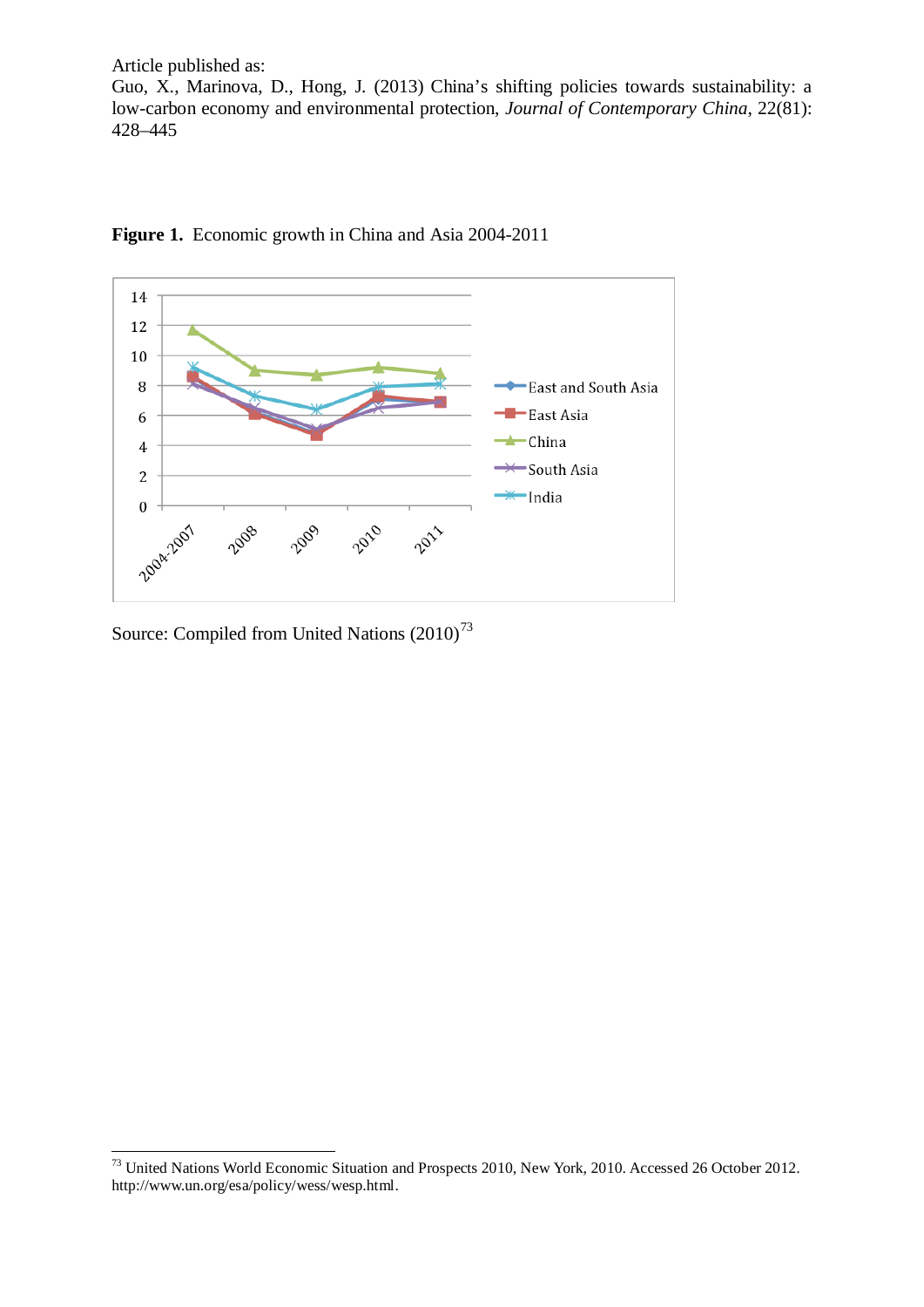Guo, X., Marinova, D., Hong, J. (2013) China's shifting policies towards sustainability: a low-carbon economy and environmental protection, *Journal of Contemporary China*, 22(81): 428–445





Source: Compiled from International Energy Agency (IEA) (2012)<sup>74</sup>.

<span id="page-20-0"></span><sup>&</sup>lt;sup>74</sup> International Energy Agency, CO2 Emissions from Fuel Combustion. Accessed 25 October 2012. http://www.iea.org/publications/freepublications/publication/name,4010,en.html -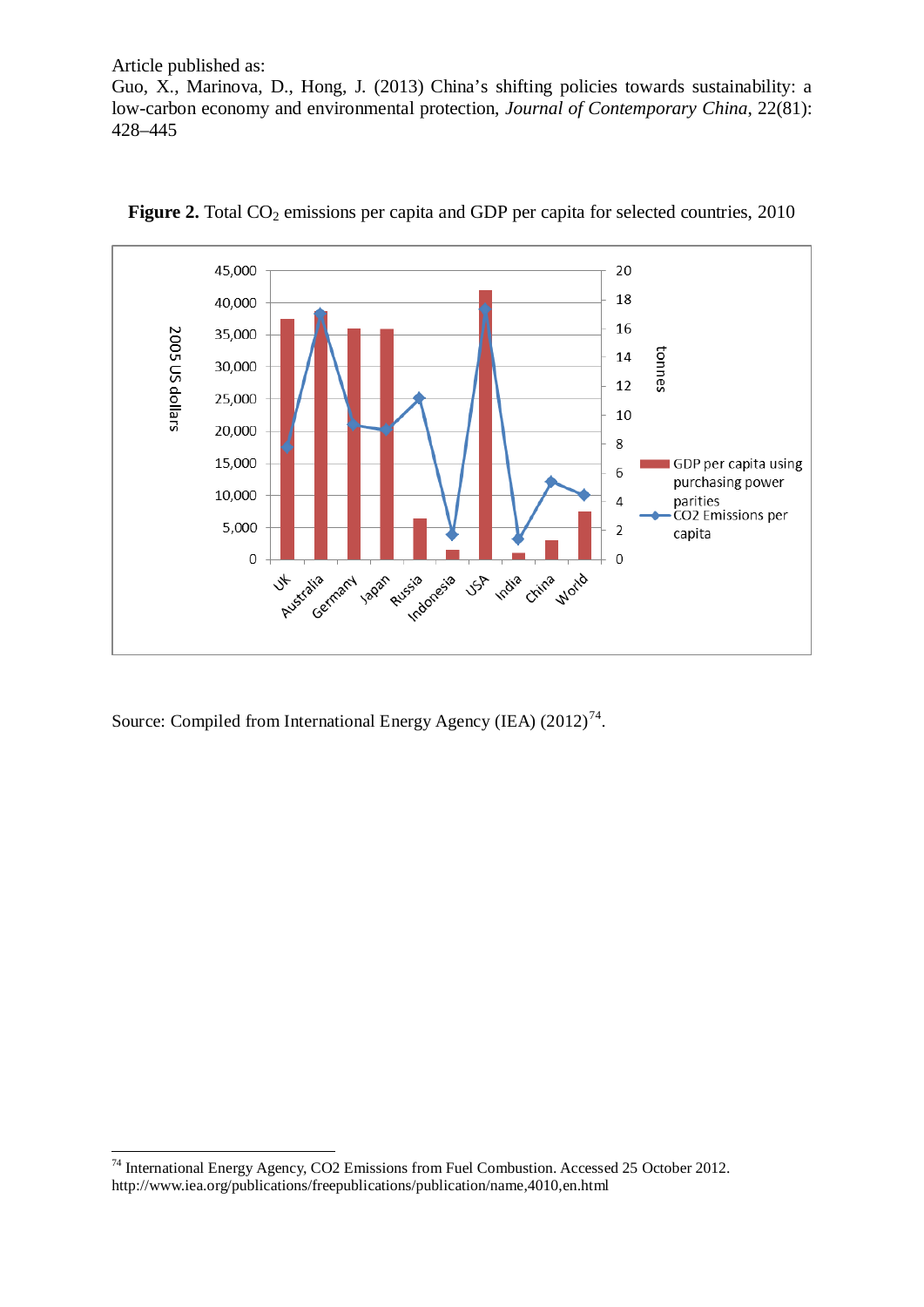Guo, X., Marinova, D., Hong, J. (2013) China's shifting policies towards sustainability: a low-carbon economy and environmental protection, *Journal of Contemporary China*, 22(81): 428–445





<span id="page-21-0"></span><sup>&</sup>lt;sup>75</sup> International Energy Agency, CO2 Emissions from Fuel Combustion. Accessed 25 October 2012. http://www.iea.org/publications/freepublications/publication/name,4010,en.html -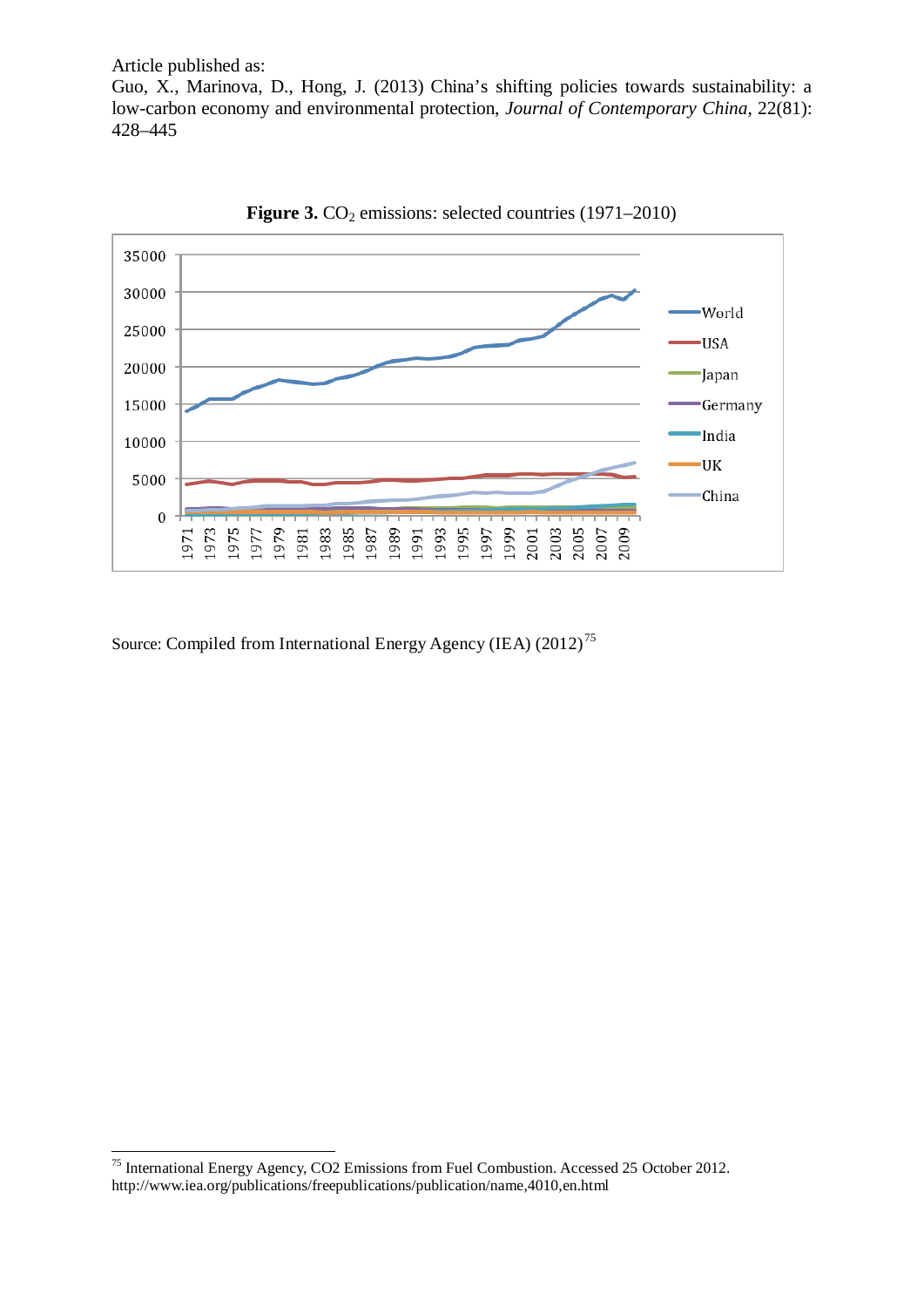Guo, X., Marinova, D., Hong, J. (2013) China's shifting policies towards sustainability: a low-carbon economy and environmental protection, *Journal of Contemporary China*, 22(81): 428–445



**Figure 4.** Population and carbon dioxide emissions per capita for selected countries, 2010

<span id="page-22-0"></span><sup>&</sup>lt;sup>76</sup> International Energy Agency, CO2 Emissions from Fuel Combustion. Accessed 25 October 2012. http://www.iea.org/publications/freepublications/publication/name,4010,en.html -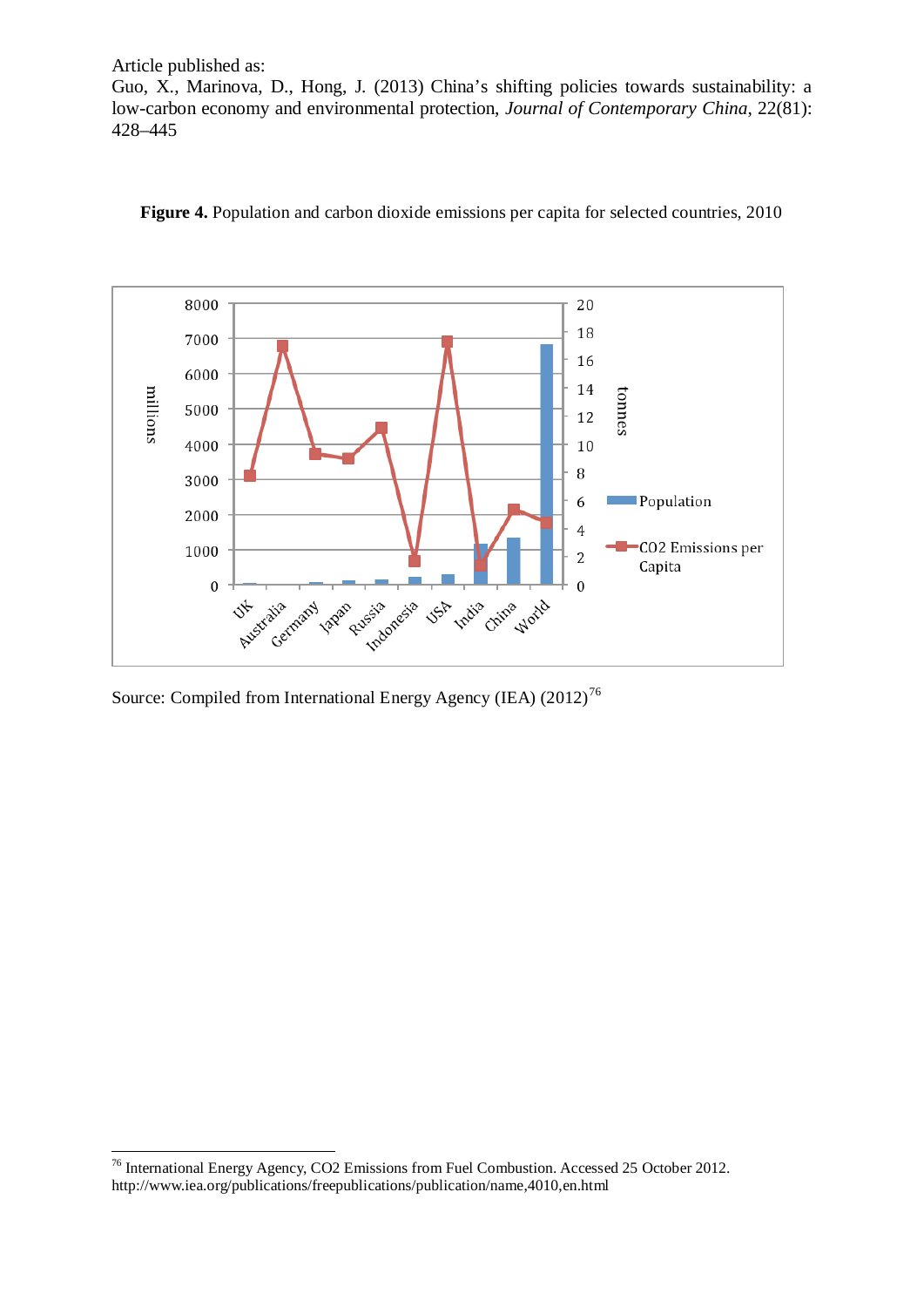Guo, X., Marinova, D., Hong, J. (2013) China's shifting policies towards sustainability: a low-carbon economy and environmental protection, *Journal of Contemporary China*, 22(81): 428–445





<span id="page-23-0"></span> $77$  International Energy Agency, CO2 Emissions from Fuel Combustion. Accessed 25 October 2012. http://www.iea.org/publications/freepublications/publication/name,4010,en.html -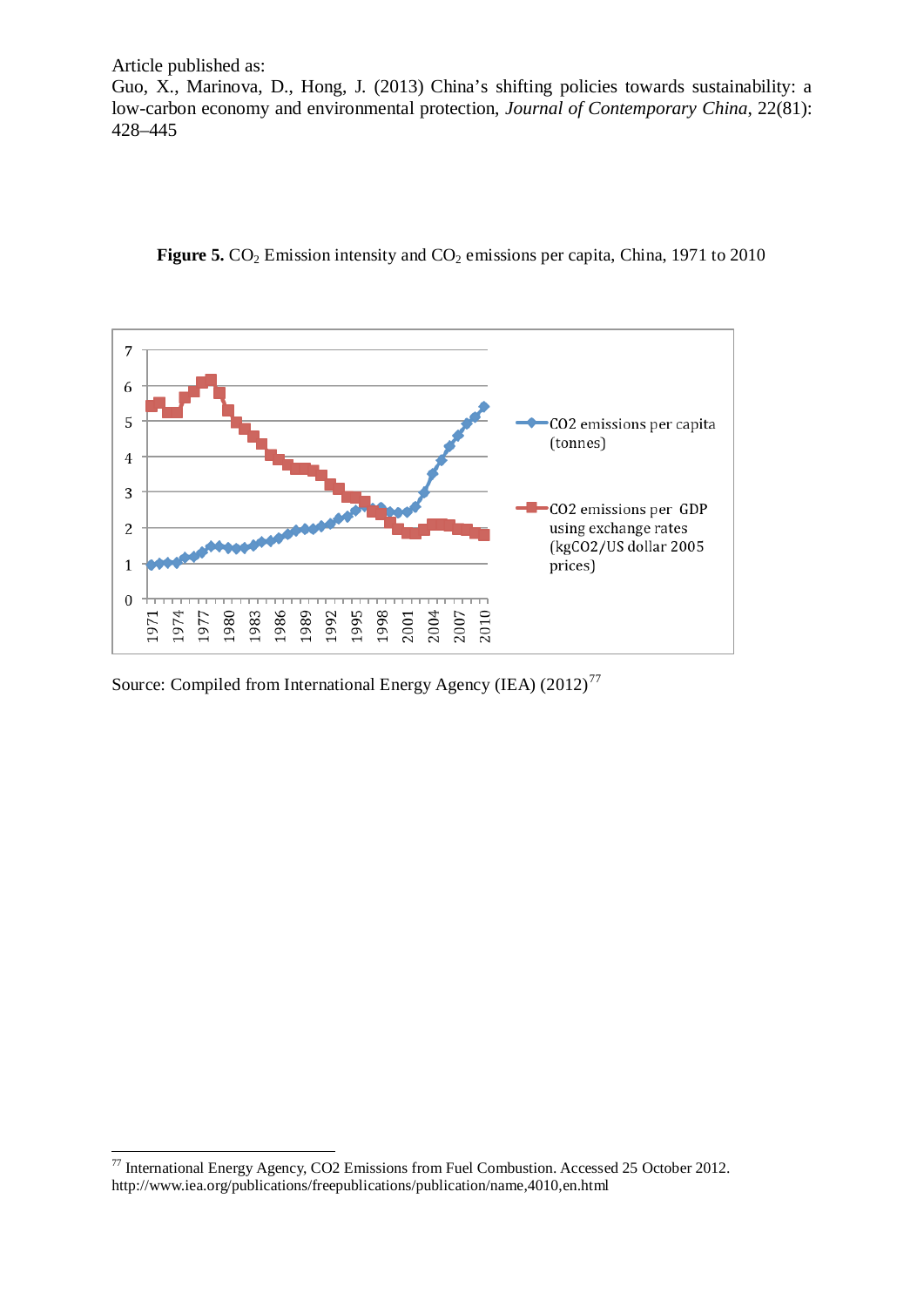Article published as: Guo, X., Marinova, D., Hong, J. (2013) China's shifting policies towards sustainability: a low-carbon economy and environmental protection, *Journal of Contemporary China*, 22(81): 428–445



Figure 6. Registered CDM project activities by host party (total 4,777), 17 October 2012

<span id="page-24-0"></span><sup>78</sup> Accessed 26 October 2012. http://cdm.ccchina.gov.cn/web/NewsInfo.asp?NewsId=6345. -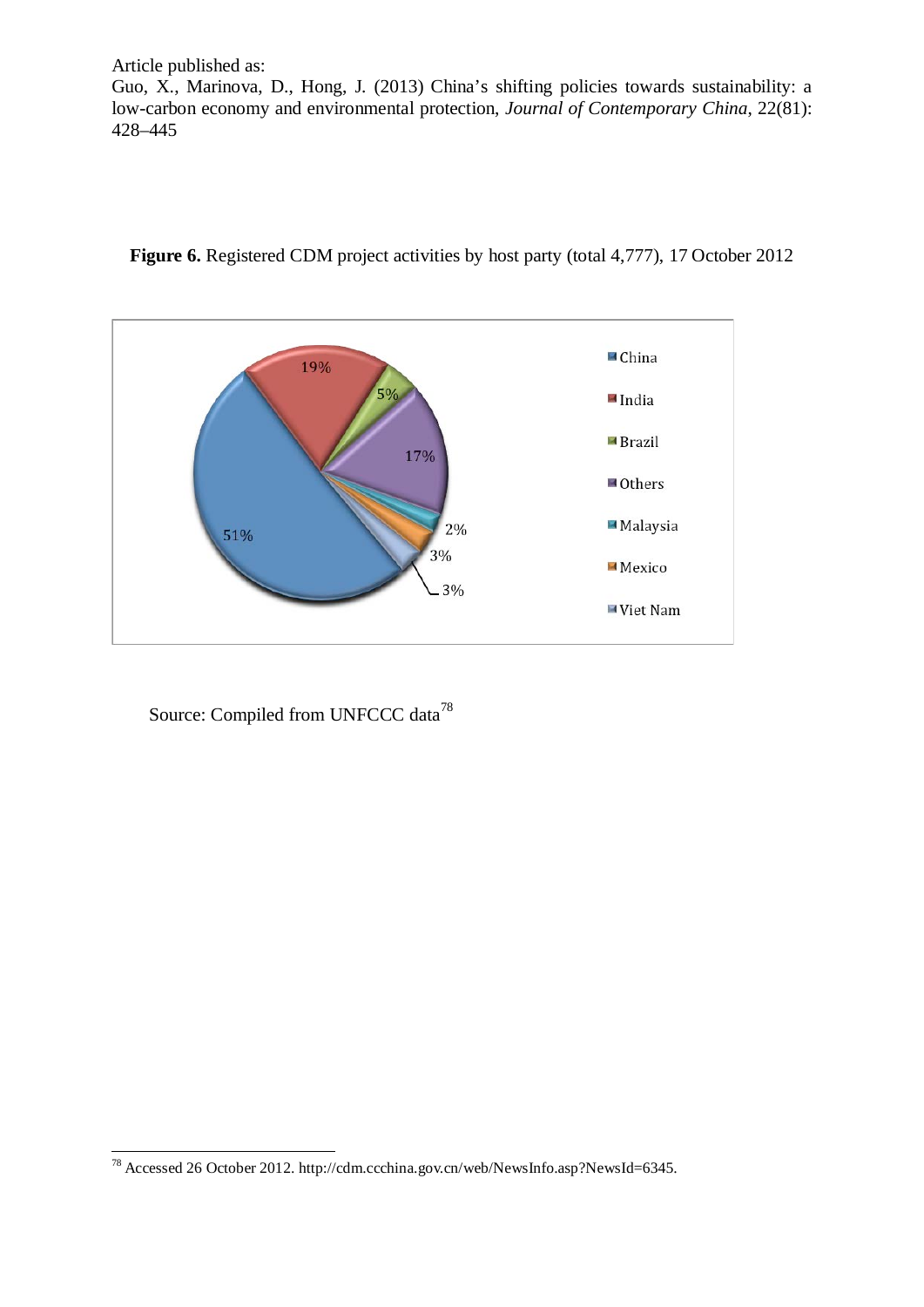Article published as: Guo, X., Marinova, D., Hong, J. (2013) China's shifting policies towards sustainability: a low-carbon economy and environmental protection, *Journal of Contemporary China*, 22(81): 428–445





<span id="page-25-0"></span> $79$  National Development and Reform Commission Clean Development Mechanism in China (2009), 2010. Accessed 26 October 2012. http://cdm.ccchina.gov.cn/web/index.asp. -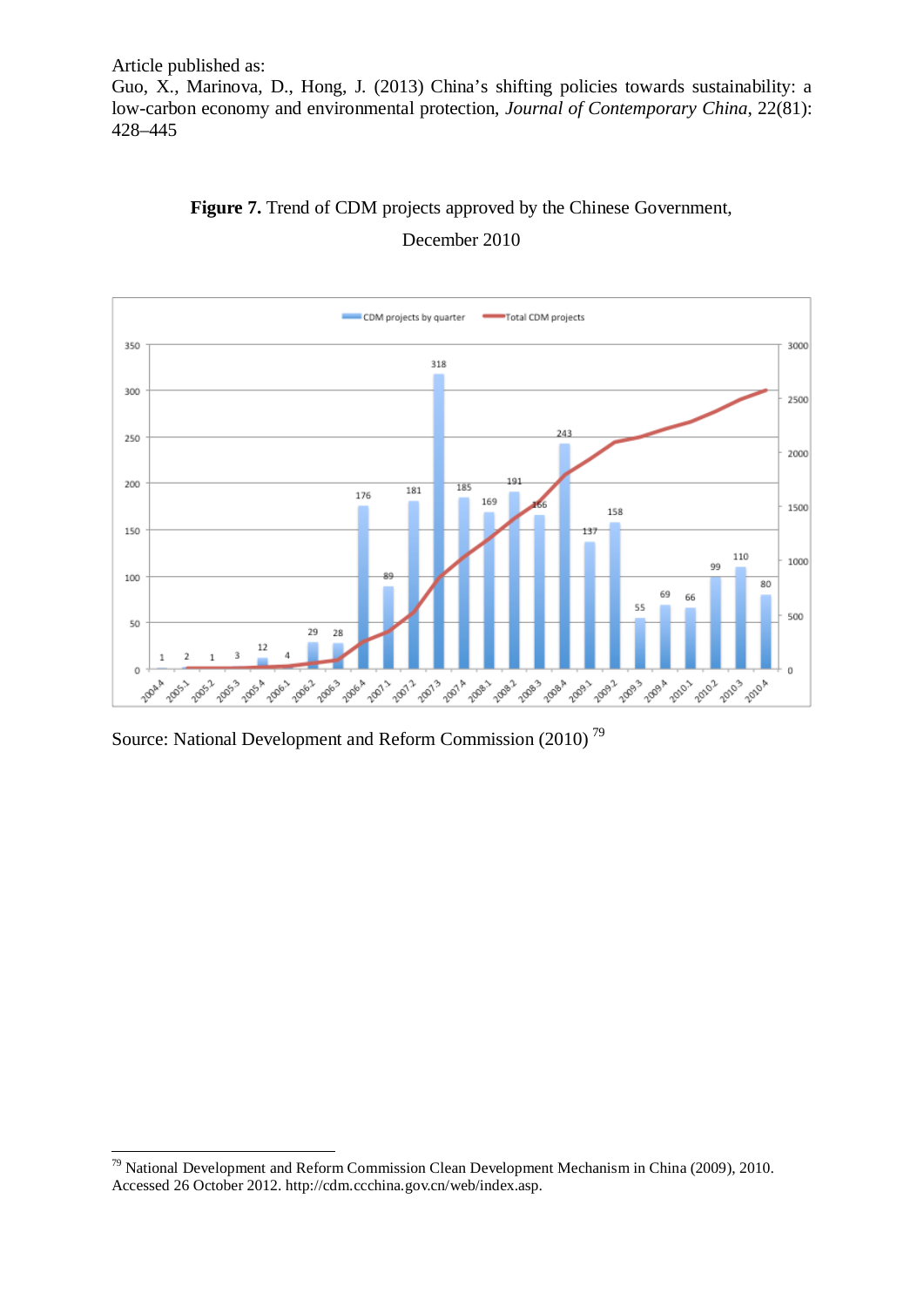Guo, X., Marinova, D., Hong, J. (2013) China's shifting policies towards sustainability: a low-carbon economy and environmental protection, *Journal of Contemporary China*, 22(81): 428–445



Figure 8. China's National Sustainability Strategy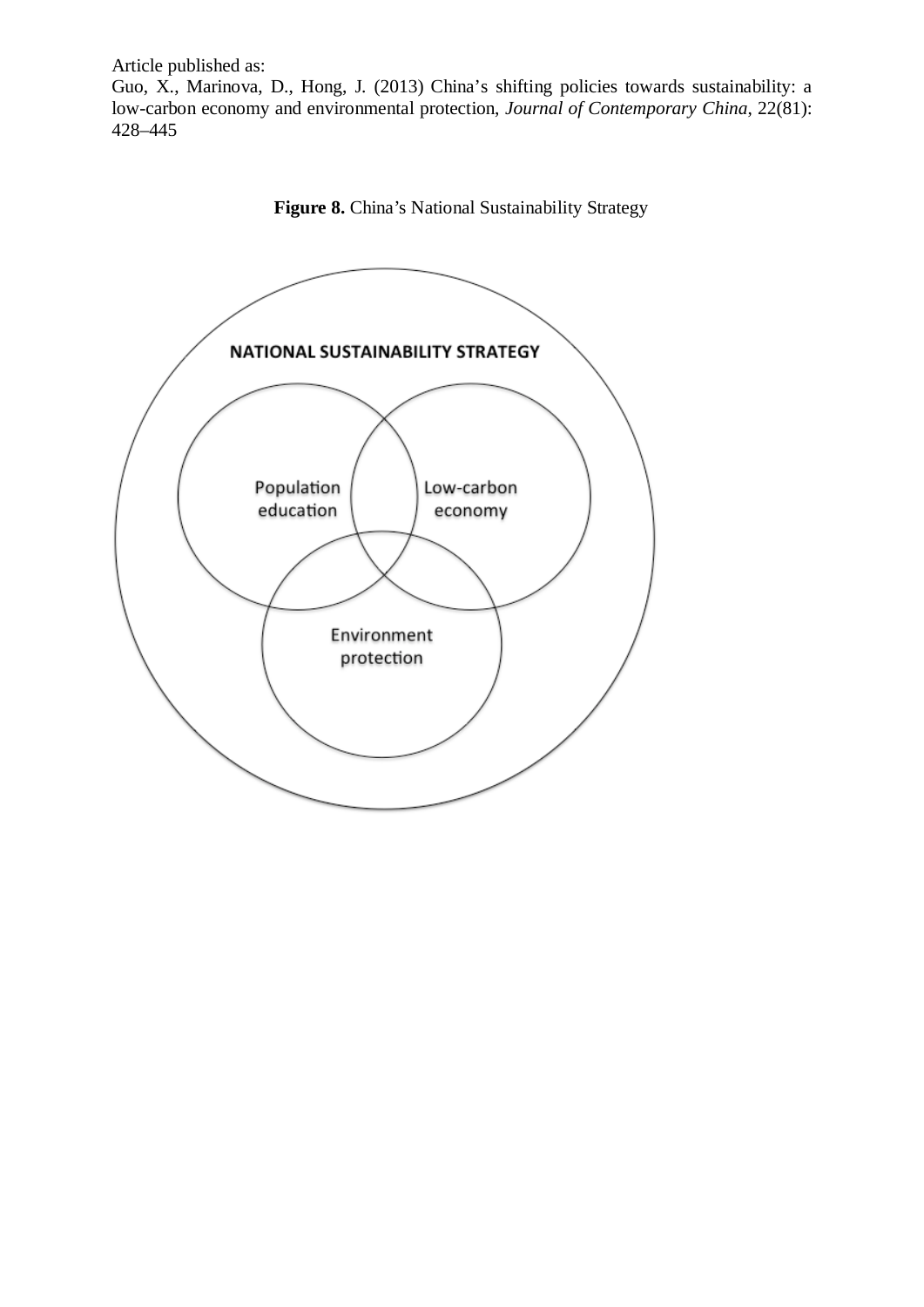Guo, X., Marinova, D., Hong, J. (2013) China's shifting policies towards sustainability: a low-carbon economy and environmental protection, *Journal of Contemporary China*, 22(81): 428–445

| <b>Table 1.</b> China's main targets for the $11th$ and $12ve$ Five-Year Plans |  |
|--------------------------------------------------------------------------------|--|
|--------------------------------------------------------------------------------|--|

| $11^{th}$ Five-Year Plan (2006-2010)                                                                                                          | 12th Five-Year Plan (2011-2015)                                                                                                      |  |  |
|-----------------------------------------------------------------------------------------------------------------------------------------------|--------------------------------------------------------------------------------------------------------------------------------------|--|--|
| <b>Economic Growth</b>                                                                                                                        |                                                                                                                                      |  |  |
| -- 7.5% annual GDP growth (from 18.2)<br>trillion yuan in 2005 to 26.1 trillion yuan in<br>2010)                                              | -- Lower annual growth target of 7% over the<br>five-year period                                                                     |  |  |
| -- 6.6% per capita GDP annual growth (from<br>13,985 yuan in 2005 to 19,270 yuan in 2010)                                                     | -- 7% per capita GDP annual growth over the<br>five-year period                                                                      |  |  |
| -- The 7.5% GDP growth target was not<br>realized; instead the country's economy grew<br>at an annual rate of around 10% from 2006 to<br>2010 | -- It will be challenging for China to slow<br>down its economic growth, particularly as<br>previous evidence points to the contrary |  |  |
| <b>Economic Structure</b>                                                                                                                     |                                                                                                                                      |  |  |
| -- Share of service industry's value added to<br>GDP up from 40.3% in 2005 to 43.3% in<br>2010                                                | --Share of service industry's value added to<br>GDP up from 43% in 2010 to 47% in 2015                                               |  |  |
| -- Share of R&D spending out of total GDP<br>up from 1.3% in 2005 to 2% in 2010                                                               | -- Share of R&D spending out of total GDP<br>up from 1.75% in 2010 to 2% in 2015                                                     |  |  |
| -- Urbanization rate up from 43% in 2005 to<br>47% in 2010                                                                                    | -- Urbanization rate up from 47.5% in 2010<br>to 51.5% in 2015                                                                       |  |  |
| <b>Resources and Environment</b>                                                                                                              |                                                                                                                                      |  |  |
| -- Energy consumption per unit of GDP<br>down 20% in five years                                                                               | -- 16% reduction in energy intensity                                                                                                 |  |  |
| -- Water consumption per unit of industrial<br>value added down 30% in five years                                                             | -- Water consumption per unit of industrial<br>added value down 30% in five years                                                    |  |  |
| -- Coefficient of effective water use for<br>irrigation up from $0.45\%$ in 2005 to 0.5% in<br>2010                                           | -- Coefficient of effective water use for<br>irrigation up from $0.5\%$ in 2010 to $0.53\%$ in<br>2015                               |  |  |
| -- Total discharge of major pollutants down<br>10% in five years                                                                              | --Total discharge of major pollutants down 8<br>to 10% in five years                                                                 |  |  |
| -- Forest coverage up from 18.2% in 2005 to                                                                                                   | -- Forest coverage up from 20.36% in 2010                                                                                            |  |  |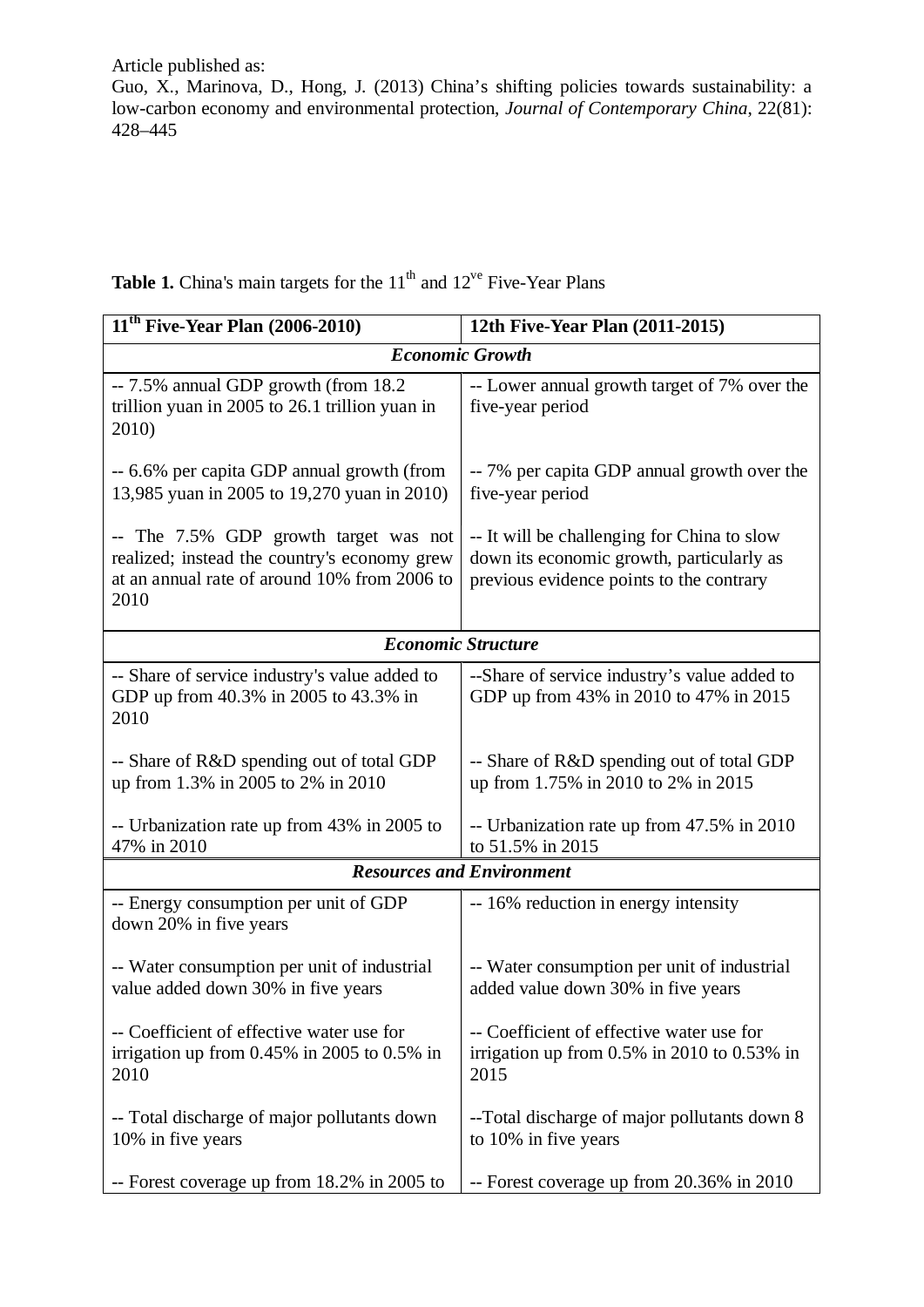Guo, X., Marinova, D., Hong, J. (2013) China's shifting policies towards sustainability: a low-carbon economy and environmental protection, *Journal of Contemporary China*, 22(81): 428–445

| 20% in 2010                                                                                               | to 21.66% in 2015                                             |
|-----------------------------------------------------------------------------------------------------------|---------------------------------------------------------------|
| -- Rate of comprehensive use of solid<br>industrial waste up from 55.8% in 2005 to<br>60% in 2010         | -- Increasing non-fossil energy to 11% of<br>total energy use |
| -- Total average of cultivated land down from<br>122 million hectares in 2005 to 120 million<br>in $2010$ | -- 17% reduction in carbon intensity                          |

Sources: Chinese Government,  $2006^{80}$  $2006^{80}$  $2006^{80}$  and  $2011^{81}$  $2011^{81}$  $2011^{81}$ 

<span id="page-28-0"></span><sup>&</sup>lt;sup>80</sup> Chinese Government's Official Web Portal (2006b), Facts and Figures: China's main targets for 2006-2010. Accessed 26 October 2012. http://www.gov.cn/english/2006-03/06/content\_219504.htm. 81 Accessed 26 October 2012. http://news.xinhuanet.com/politics/2011-03/16/c\_121193916\_4.htm. -

<span id="page-28-1"></span>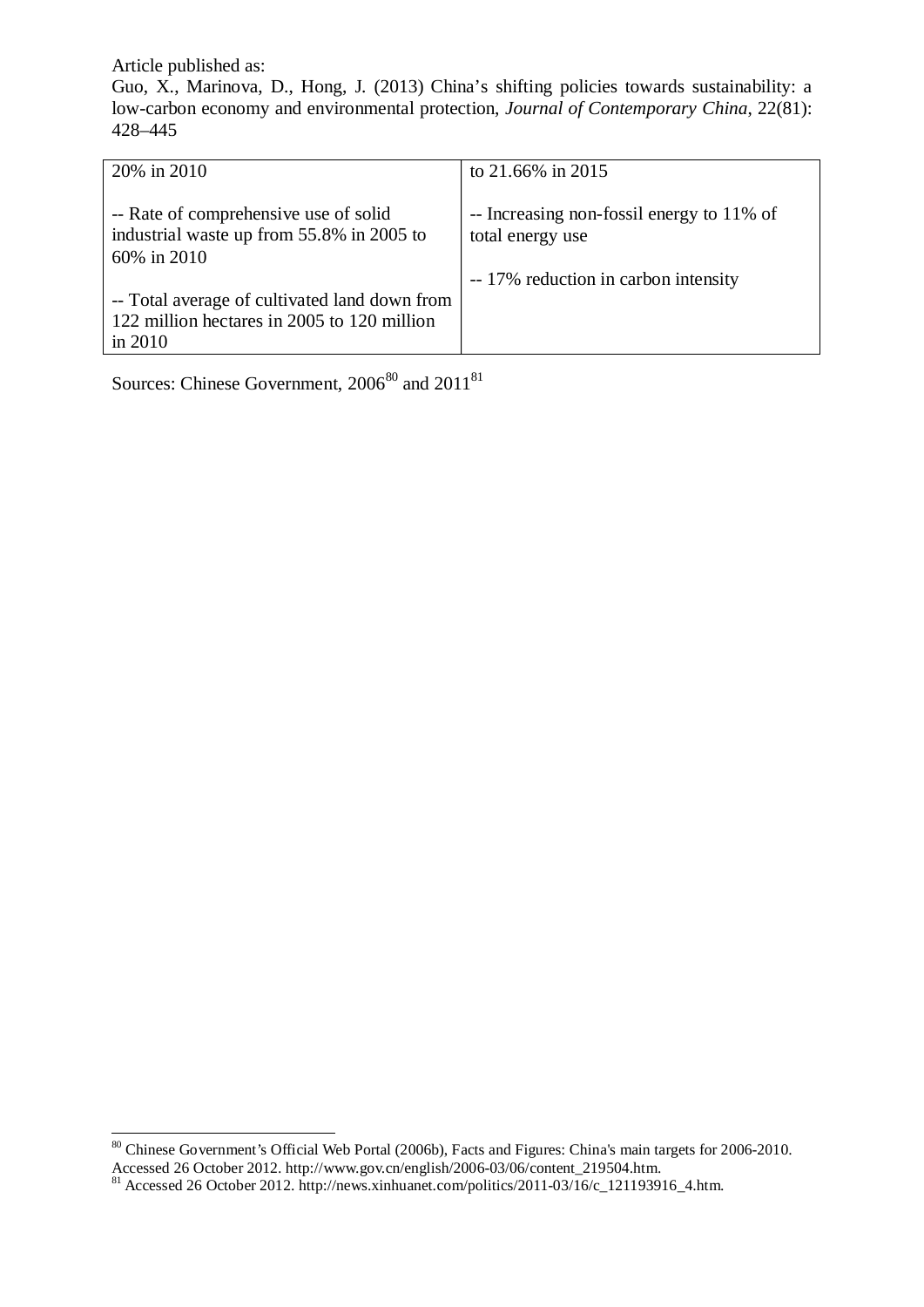Guo, X., Marinova, D., Hong, J. (2013) China's shifting policies towards sustainability: a low-carbon economy and environmental protection, *Journal of Contemporary China*, 22(81): 428–445

Table 2. China's major measures and policies for environmental protection

|       | <b>During the Cultural Revolution Period</b>                                                                             |
|-------|--------------------------------------------------------------------------------------------------------------------------|
| 1971  | United Nations' General Assembly votes to seat representatives of the PRC                                                |
| 1972  | Chinese representatives attend the First United Nations Conference on the Human                                          |
|       | Environment held in Sweden                                                                                               |
| 1973  | The first environmental protection meeting is being held in Beijing                                                      |
| 1974  | State Council Leadership Group of Environmental Protection and Water resources                                           |
|       | protection groups are established                                                                                        |
|       | <b>Since Economic Reform and Open Door Policies</b>                                                                      |
| 1979  | The first Environmental Protection Law is passed                                                                         |
|       | China joins UNEP's Global Environment Monitoring System, the International Registry                                      |
|       | of Potentially Toxic Chemicals and International Environmental Information Systems                                       |
| 1983  | State Council Leading Group Office of Environmental Protection is upgraded to State                                      |
|       | <b>Council Environmental Protection Committee</b>                                                                        |
|       | The second national environmental protection meeting is held and the Path to                                             |
|       | Environmental Protection with Chinese Characteristics becomes a policy.                                                  |
| 1984  | Water Pollution Prevention and Control Law passed                                                                        |
|       | Water Pollution Control Act 1984 passed (modified in 1996 and 2008)                                                      |
| 1988  | The Water Resources Law enacted in 1988, amended and effective in 2002                                                   |
| 1992  | Ten major measures for China's environment and development are established with the                                      |
|       | belief that sustainable development is the only choice for China                                                         |
| 1993  | Chinese Environmental Protection Century Tour Campaign is initiated                                                      |
| 1994  | China's Agenda 21 (White Paper on China's Population, Environment and                                                    |
|       | Development in the $21st$ Century) is adopted                                                                            |
| 1995  | Law on the prevention and control of atmospheric pollution, prevention of air pollution                                  |
|       | from burnt coal, control of $SO2$ and acid rain is adopted (amended and effective in                                     |
| 1996  | 2000)<br>China's National Economic and Social Development's 9th Five-Year Plan and Goals for                             |
|       | Vision 2010 with the implementation of Sustainable Development as a major Strategy                                       |
|       | for Modernization are adopted                                                                                            |
|       | Platform for Action, the National Environmental Publicity and Education (1996-2010)                                      |
|       | program are adopted Water Pollution Prevention Law is updated                                                            |
|       | The State Council Decision on Issues Concerning Environmental Protection (10 goals                                       |
|       | including Environmental Law Enforcement) is made                                                                         |
|       | The Solid Waste Pollution Prevention and Control Law is adopted                                                          |
| 1998  | Acid rain control and sulfur dioxide control zones are designated                                                        |
|       | Sulfur dioxide emission fees are established                                                                             |
|       | State Council Notice issued on the protection of forest resources to stop deforestation                                  |
|       | and reckless use and encourage forest reclamation                                                                        |
|       | Construction Project Environmental Protection Management Regulations, including an                                       |
| 1999  | environmental impact assessment system, are implemented<br>Management Regulation for Hazardous Waste Transfer is adopted |
| 2000  | The PRC Air Pollution Prevention and Control Law is adopted                                                              |
|       | Regulation of Water Pollution Prevention and Control Law is implemented                                                  |
|       |                                                                                                                          |
| 2001  | <b>China Becoming a Global Player</b><br>China officially enters the World Trade Organization (WTO)                      |
| 2003  | Environmental Impact Assessment Law is adopted                                                                           |
| 2005, | Kyoto Protocol is formally effective and China becomes an active player                                                  |
| 2006  | 11 <sup>th</sup> Five-Year Plan is approved                                                                              |